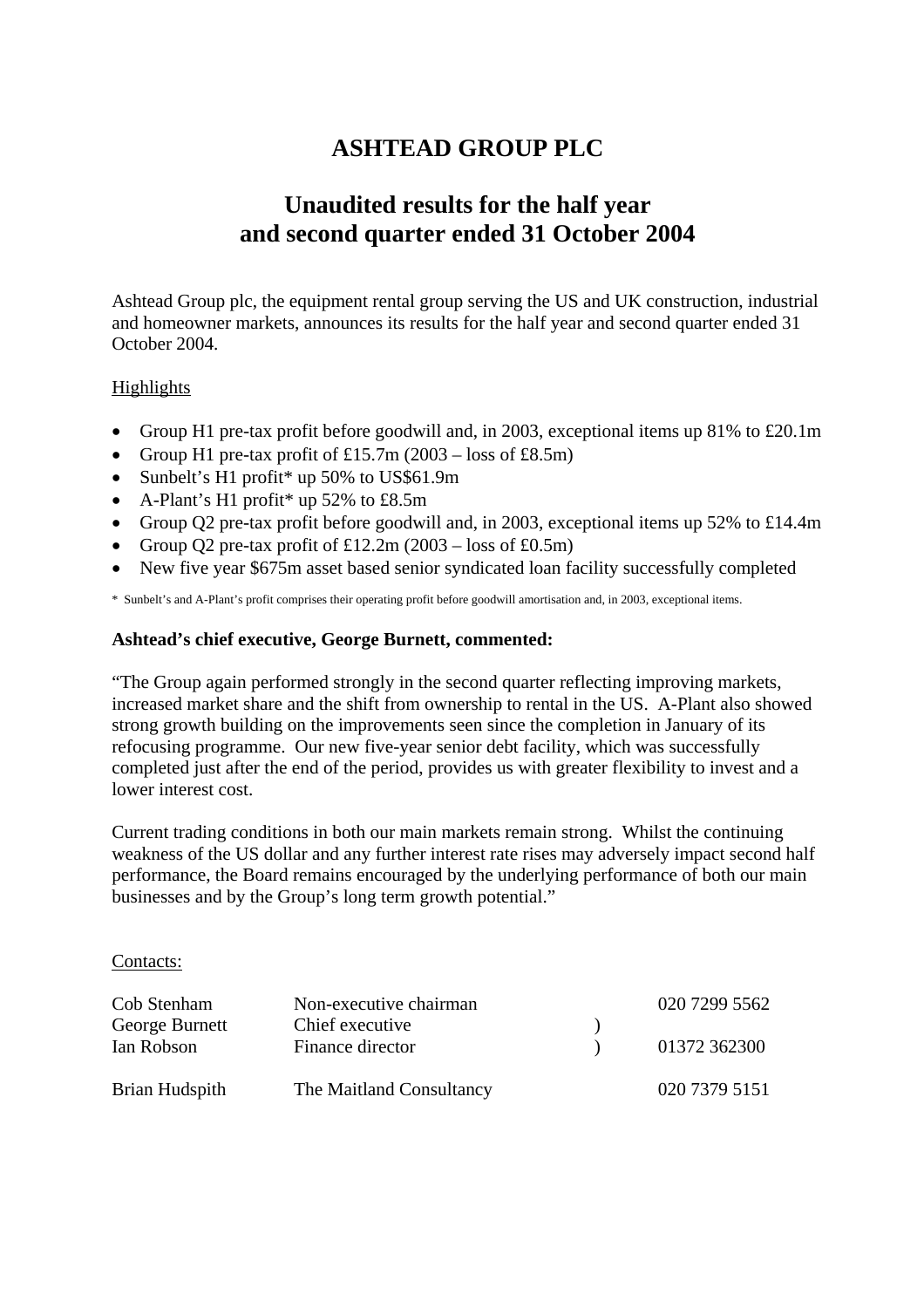## **PRESS RELEASE**

### **Overview**

In the first half Group profit before tax, goodwill amortisation and exceptional items (which arose only in 2003) rose 81% to £20.1m (2003 - £11.1m) and by 114% at constant exchange rates. After goodwill amortisation and exceptional items, pre-tax profits were £15.7m compared with last year's loss of £8.5m. Earnings per share based on the pre-tax profit before goodwill amortisation and exceptional items and after an imputed 30% tax rate increased to  $4.4p(2003 – 2.4p)$ . After goodwill amortisation and exceptional items, and the accounting tax charge, earnings per share were 2.0p in 2004 compared to the loss of 3.4p in 2003.

The Group again performed strongly in the second quarter. Group profit before tax, goodwill amortisation and, in 2003, exceptional items rose 52% to £14.4m (2003 - £9.5m) and by 71% at constant exchange rates. After goodwill amortisation and exceptional items, the pre-tax profit was £12.2m compared with the loss of £0.5m in 2003.

#### Review of first half trading

|                           |           |       |              |       | Divisional operating |              |
|---------------------------|-----------|-------|--------------|-------|----------------------|--------------|
|                           | Turnover* |       | EBITDA*      |       | $profit**$           |              |
|                           | 2004      | 2003  | 2004         | 2003  | 2004                 | 2003         |
| Sunbelt Rentals in US\$m  | 342.0     | 295.9 | <u>114.7</u> | 94.1  | 61.9                 | 41.3         |
| Sunbelt Rentals in £m     | 188.1     | 180.3 | 63.1         | 57.5  | 34.0                 | 25.2         |
| A-Plant                   | 80.6      | 83.5  | 26.5         | 26.5  | 8.5                  | 5.6          |
| <b>Ashtead Technology</b> | 6.0       | 6.8   | 2.9          | 3.6   | 1.4                  | 2.1          |
| Group central costs       |           |       | (3.1)        | (2.7) | (3.1)                | (2.7)        |
|                           | 274.7     | 270.6 | 89.4         | 84.9  | 40.8                 | 30.2         |
| Interest                  |           |       |              |       | (20.7)               | (19.1)       |
| Profit before tax **      |           |       |              |       | 20.1                 | <u> 11.1</u> |
|                           |           |       |              |       |                      |              |

\* In 2003, before exceptional items. \*\* Before goodwill amortisation and, in 2003, exceptional items.

The impact of the 11% year on year decline in the US dollar limited the increase in first half sterling Group turnover to 1.5%. At actual rates of exchange first half EBITDA grew 5.3% to £89.4m and operating profit before goodwill amortisation and exceptional items increased 35.1% to £40.8m. The underlying growth was stronger. Measured at constant exchange rates, to eliminate the translation effect of the weak US dollar, turnover grew 8.8%, EBITDA grew 13.1% and operating profit before goodwill amortisation and exceptional items grew 47.9%. The Group's profit margins also improved. The first half EBITDA margin rose from 31.4% to 32.5% and the operating profit margin (before goodwill amortisation and exceptional items) from 11.2% to 14.9%.

#### *Sunbelt Rentals*

Sunbelt continued to perform strongly in the first half with both rental rates and utilisation continuing to rise, particularly in the second quarter. As a result first half turnover grew 15.6% to US\$342.0m reflecting growth of approximately 7% in rental rates and an increase in utilisation rates from 67% to 72% whilst its fleet size remained broadly constant. Turnover growth was broadly based with all regions and all major product areas trading ahead of last year.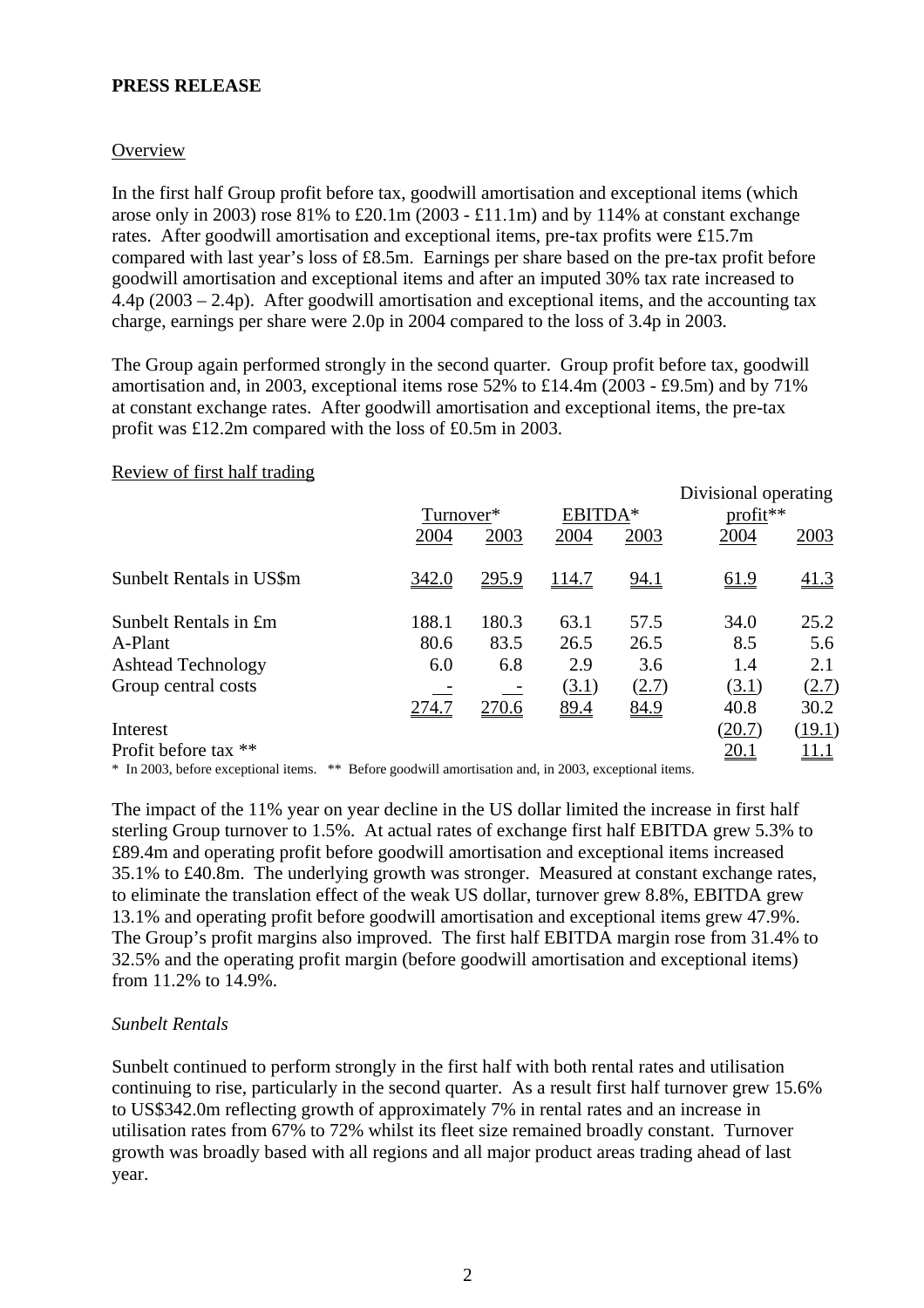Turnover also benefited from additional work in the second quarter from the aftermath of the Florida hurricanes. Construction volumes in Florida are expected to continue to be strong for at least the next year. New profit centres were opened in Houston, Chicago and Vancouver (Washington State) in the first half and further new profit centres are planned for Miami and Phoenix.

Sunbelt's turnover improvement reflected market share gains and growth in non-residential construction activity as well as a continued shift from ownership to rental. Sunbelt's first half divisional operating profit grew 49.9% to US\$61.9m (2003 - US\$41.3m) representing a margin of 18.1% (2003 - 14.0%).

## *A-Plant*

A-Plant continued to build on the improvements in performance seen in Q4 last year and Q1 this year. Although total turnover for the six months declined to £80.6m from £83.5m in 2003 as a result of last year's non-core disposal programme, on a same store basis turnover increased 3.6%. This reflected a fleet size which was approximately 5% smaller than in the equivalent period last year, an increase in utilisation from 60% to 66% and broadly constant rental rates. All three of A-Plant's divisions improved with the Tool Hire division achieving the highest growth rate. New Tool Hire shops were opened in Harlow and Croydon and trading has just commenced at our new accommodation business in Cumbria.

A-Plant's first half divisional operating profit grew 51.8% to £8.5m (2003 - £5.6m) representing a margin of  $10.5\%$  (2003 – 6.7%).

## *Ashtead Technology*

Technology's turnover declined 11.8% to £6.0m at actual exchange rates as growth in its onshore environmental rental businesses was offset by slow offshore market conditions. Our first UK environmental rental store was opened in Hitchin at the beginning of the period and the US expansion continued with an opening in Atlanta in October. First half divisional operating profit was £1.4m (2003 - £2.1m). Towards the end of the period, activity levels in the North Sea market improved. Commentators are now increasingly confident that the oil majors will be funding greater offshore exploration and construction activity in 2005 from which Ashtead Technology should benefit in due course.

#### Capital expenditure and net debt

Capital expenditure in the six months was £63.3m of which £60.5m was on the fleet. These expenditure levels were significantly higher than last year reflecting the improving US economic conditions. £18.2m of the fleet expenditure was for growth with the remainder being spent to replace existing equipment. Disposal proceeds of £15.5m (2003 - £19.4m) were realised in the period generating a profit on disposal of £2.5m (2003 - £1.8m).

The tax effect on cash flow was again minimal and is expected to remain so.

Net debt at 31 October was £509.4m, a reduction of £17.3m since year-end and £66.1m in the twelve months since 31 October 2003. At constant exchange rates these reductions were £10.2m and £38.4m respectively.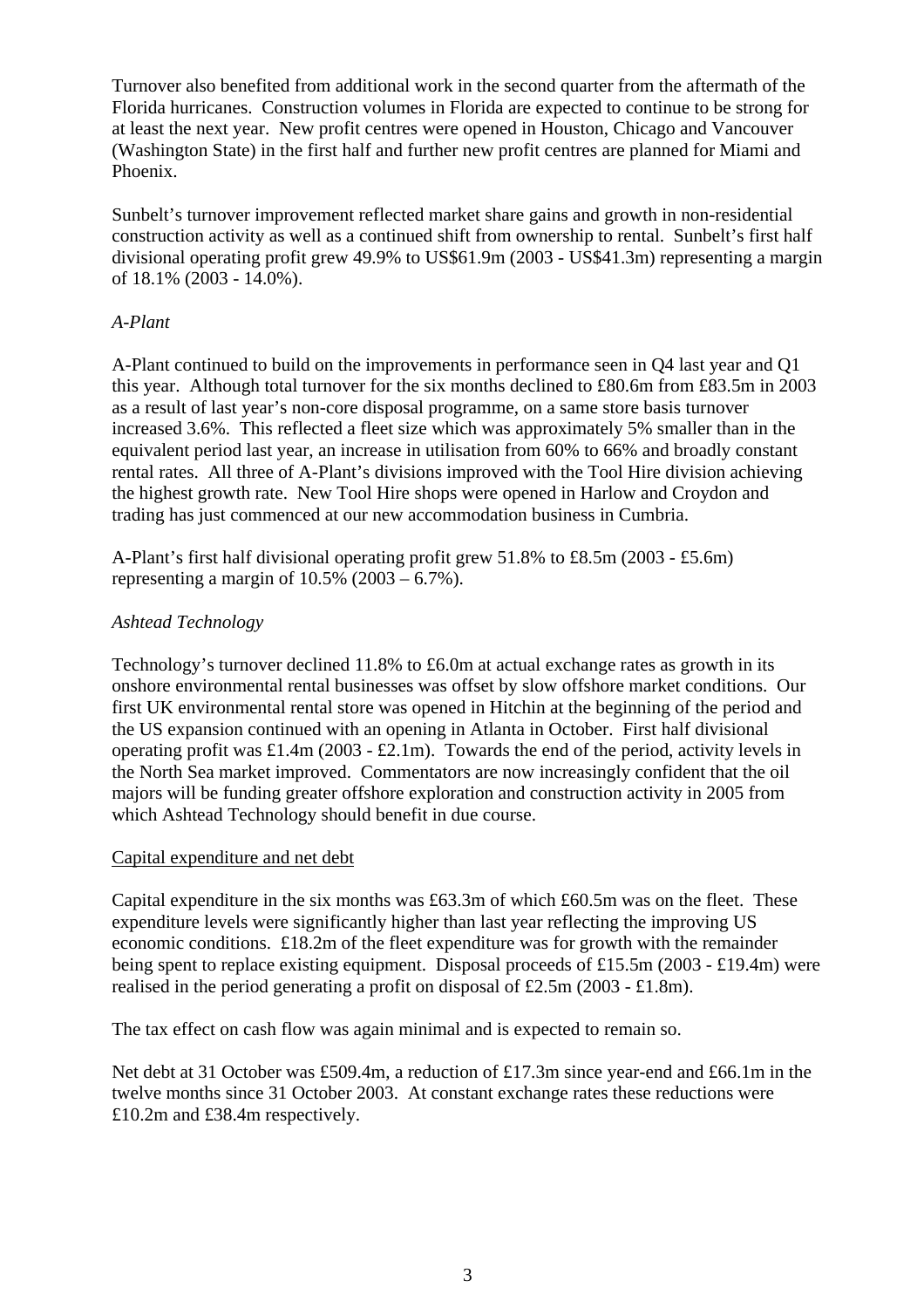#### New asset based bank facility

As previously announced, the Group completed syndication of a new US\$675m five year asset based first priority senior debt facility on 12 November 2004. At closing US\$490m (£265m) was drawn under the facility and was used, together with cash on hand, to repay the amount outstanding under the previous first priority senior debt facility and the debtors securitisation. Demand for participation in the facility was very strong enabling improvement in interest margin to be achieved during syndication.

As well as reducing costs, the new facility offers greater flexibility on capital expenditure levels. Indeed, in light of the positive trading trends in Sunbelt and the Group's strong cash performance, capital expenditure for the current financial year is now expected to be in the region of £120m - £130m as opposed to the previous guidance of £100m - £105m and last year's figure of £72.3m.

## Current trading and outlook

Current trading conditions in both our main markets remain strong. Whilst the continuing weakness of the US dollar and any further interest rate rises may adversely impact second half performance, the Board remains encouraged by the underlying performance of both our main businesses and by the Group's long term growth potential.

- o0o -

There will be a presentation to equity analysts at 9.30am this morning at the offices of JP Morgan at 60 Victoria Embankment, London, EC4 (entrance on John Carpenter Street). A simultaneous webcast of this presentation will be available through the Company's website, [www.ashtead-group.com](http://www.ashtead-group.com/) and there will also be a recorded playback from shortly after the call finishes.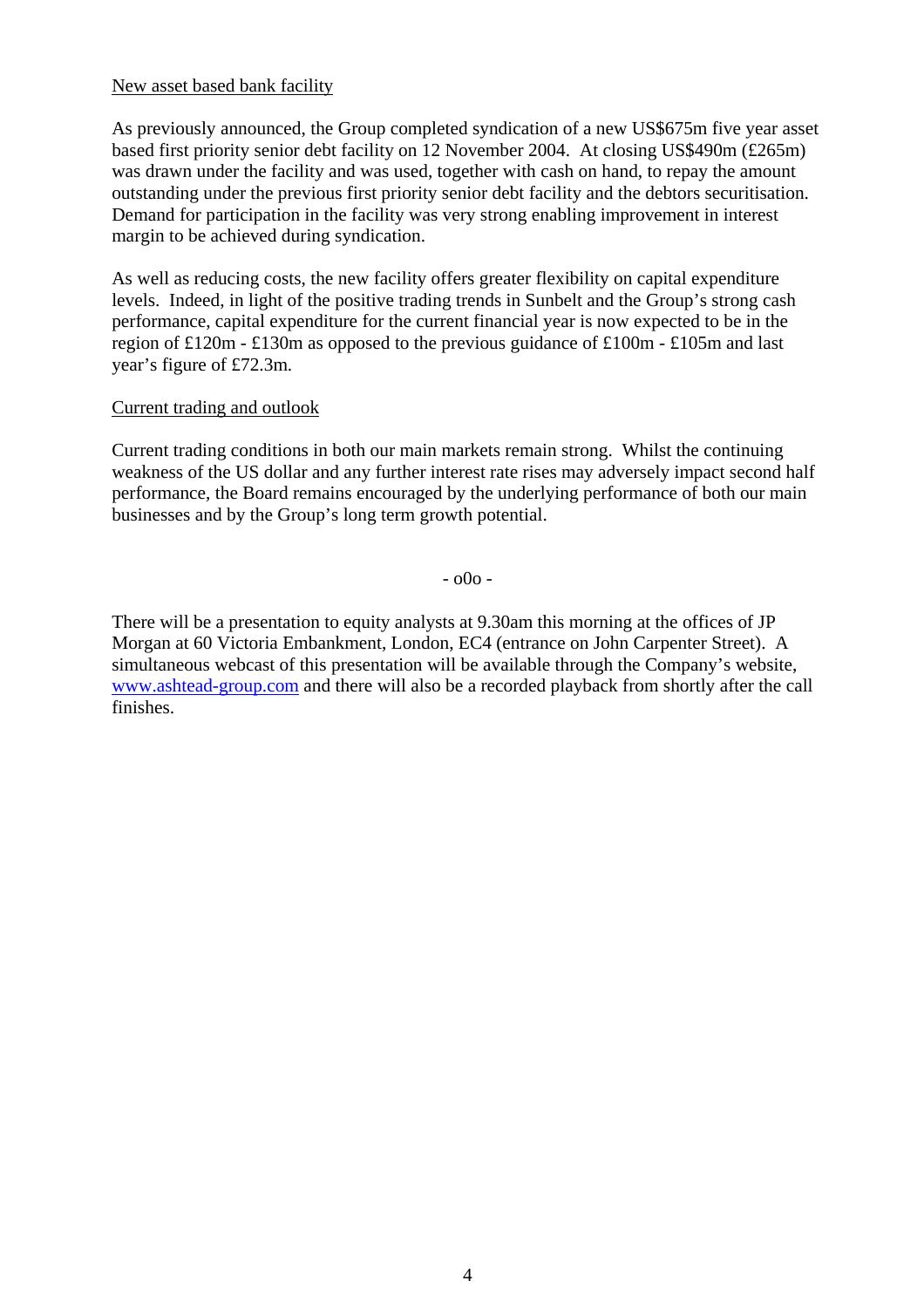## **CONSOLIDATED PROFIT & LOSS ACCOUNT**

|                                                                       | Unaudited                        |             |                  |             | Audited     |
|-----------------------------------------------------------------------|----------------------------------|-------------|------------------|-------------|-------------|
|                                                                       | Three months to<br>Six months to |             |                  |             | Year to     |
|                                                                       |                                  | 31 October  | 31 October       |             | 30 April    |
|                                                                       | 2004                             | 2003        | 2004             | 2003        | 2004        |
|                                                                       | $\pounds$ m                      | $\pounds$ m | $\pounds$ m      | $\pounds$ m | $\pounds$ m |
| <b>Turnover</b>                                                       | <u>144.8</u>                     | 136.9       | 274.7            | 269.4       | 497.0       |
| <b>Operating profit</b>                                               | 22.7                             | 10.2        | 36.4             | 18.4        | 16.2        |
| Loss on sale of business                                              |                                  |             |                  |             | (3.8)       |
| Interest payable and similar charges                                  | (10.5)                           | (10.7)      | (20.7)           | (26.9)      | (45.5)      |
| Profit/(loss) before taxation                                         | 12.2                             | (0.5)       | 15.7             | (8.5)       | (33.1)      |
| Profit before taxation, exceptional items and                         |                                  |             |                  |             |             |
| goodwill amortisation                                                 | 14.4                             | 9.5         | 20.1             | 11.1        | 7.6         |
| <b>Exceptional</b> items                                              |                                  | (7.8)       |                  | (15.1)      | (31.5)      |
| Goodwill amortisation                                                 | (2.2)                            | (2.2)       | (4.4)            | (4.5)       | (9.2)       |
| Profit/(loss) before taxation                                         | 12.2                             | (0.5)       | 15.7             | (8.5)       | (33.1)      |
| Taxation on profit/(loss) on ordinary activities:                     |                                  |             |                  |             |             |
| - current tax                                                         | (0.4)                            | (0.1)       | (0.5)            | (0.1)       | 0.3         |
| - deferred tax                                                        | (5.4)                            | (2.2)       | (8.8)            | (2.5)       | (2.0)       |
|                                                                       | (5.8)                            | (2.3)       | (9.3)            | (2.6)       | (1.7)       |
| Profit/(loss) for the financial period                                |                                  |             |                  |             |             |
| transferred to reserves                                               | 6.4                              | (2.8)       | 6.4              | (11.1)      | (34.8)      |
| Basic and diluted earnings/                                           |                                  |             |                  |             |             |
| (loss) per share                                                      | 2.0 <sub>p</sub>                 | (0.8p)      | 2.0 <sub>p</sub> | (3.4p)      | (10.8p)     |
| Reconciliation of operating profit to EBITDA before exceptional items |                                  |             |                  |             |             |
| Operating profit                                                      | 22.7                             | 10.2        | 36.4             | 18.4        | 16.2        |
| <b>Exceptional</b> items                                              |                                  | 6.2         |                  | 7.3         | 18.8        |
| Goodwill amortisation                                                 | 2.2                              | 2.2         | 4.4              | 4.5         | 9.2         |
| Depreciation excluding exceptional impairment                         | 24.6                             | 27.5        | 48.6             | 54.7        | 102.8       |
| <b>EBITDA</b> before exceptional items                                | 49.5                             | 46.1        | 89.4             | 84.9        | 147.0       |

EBITDA is presented here as an additional performance measure as it is commonly used by investors and lenders.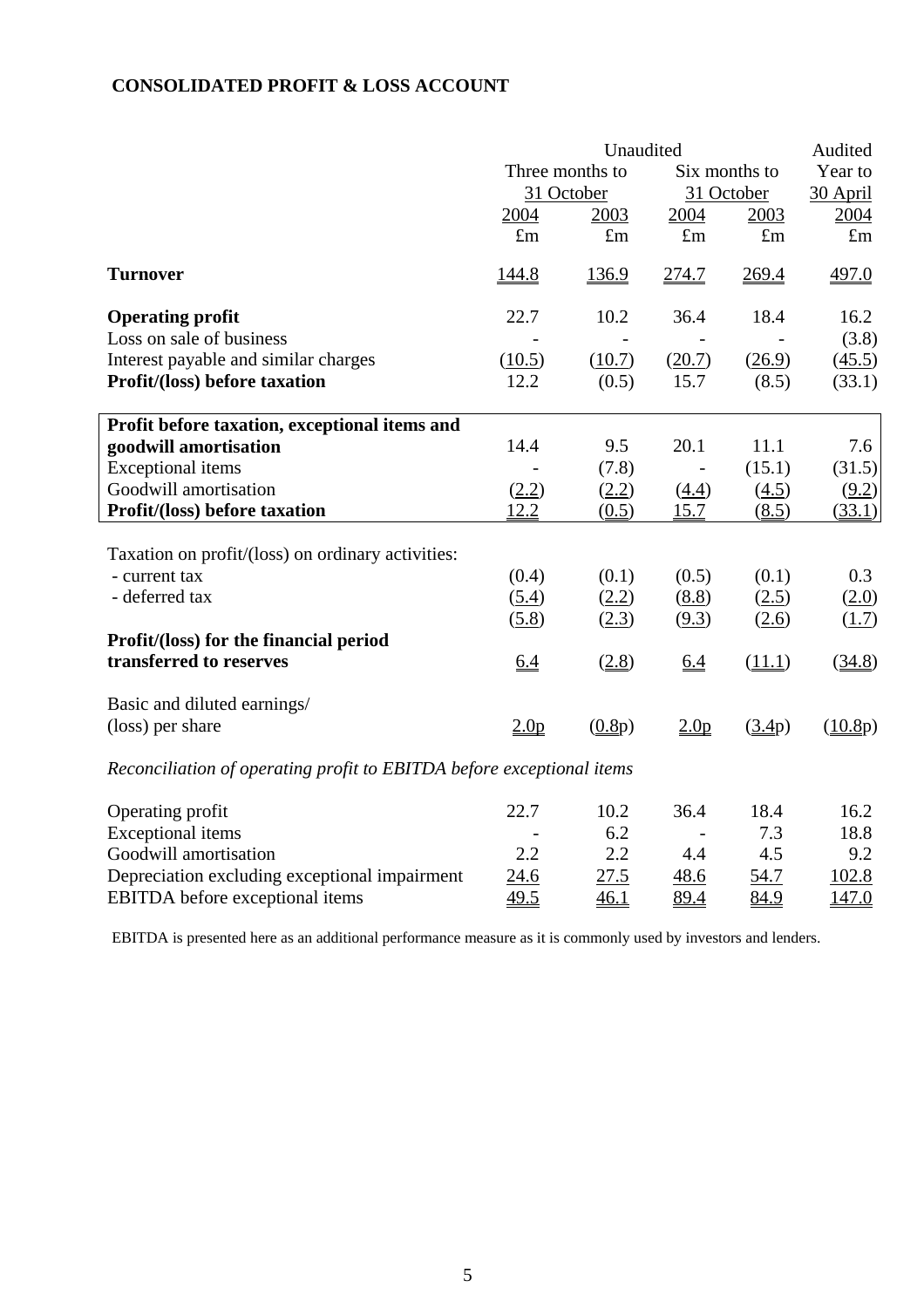## **STATEMENT OF TOTAL RECOGNISED GAINS AND LOSSES**

|                                          | Unaudited       |             |                             |             | Audited             |  |
|------------------------------------------|-----------------|-------------|-----------------------------|-------------|---------------------|--|
|                                          | Three months to |             | Six months to<br>31 October |             | Year to<br>30 April |  |
|                                          | 31 October      |             |                             |             |                     |  |
|                                          | 2004            | 2003        | 2004                        | 2003        | 2004                |  |
|                                          | $\pounds$ m     | $\pounds$ m | $\pounds$ m                 | $\pounds$ m | $\pounds$ m         |  |
| Gain/(loss) for the financial period     | 6.4             | (2.8)       | 6.4                         | (11.1)      | (34.8)              |  |
| Foreign currency translation differences | (1.4)           | 0.1         | (3.6)                       | 0.5         | 4.9                 |  |
| <b>Total recognised gains and losses</b> |                 |             |                             |             |                     |  |
| in the period                            | <u>5.0</u>      |             | <u>2.8</u>                  | (10.6)      | <u>29.9)</u>        |  |

## **RECONCILIATION OF MOVEMENTS IN SHAREHOLDERS' FUNDS**

|                                          | Unaudited       |              |             |               | Audited       |
|------------------------------------------|-----------------|--------------|-------------|---------------|---------------|
|                                          | Three months to |              |             | Six months to | Year to       |
|                                          | 31 October      |              | 31 October  |               | 30 April      |
|                                          | 2004            | 2003         | 2004        | 2003          | 2004          |
|                                          | $\pounds$ m     | $\pounds$ m  | $\pounds$ m | $\pounds$ m   | $\pounds$ m   |
| Total recognised gains and losses in     |                 |              |             |               |               |
| the period                               | 5.0             | (2.7)        | 2.8         | (10.6)        | (29.9)        |
| Charge for share scheme awards           | 0.1             |              | 0.1         |               |               |
| Goodwill transferred to profit and loss  |                 |              |             |               |               |
| account in respect of businesses sold    |                 |              |             |               | 2.3           |
| Net increase/(decrease) in shareholders' |                 |              |             |               |               |
| funds in the period                      | 5.1             | (2.7)        | 2.9         | (10.6)        | (27.6)        |
| Opening shareholders' funds              | 129.6           | 151.5        | 131.8       | 159.4         | 159.4         |
| <b>Closing shareholders' funds</b>       | 134.7           | <u>148.8</u> | 134.7       | 148.8         | <u> 131.8</u> |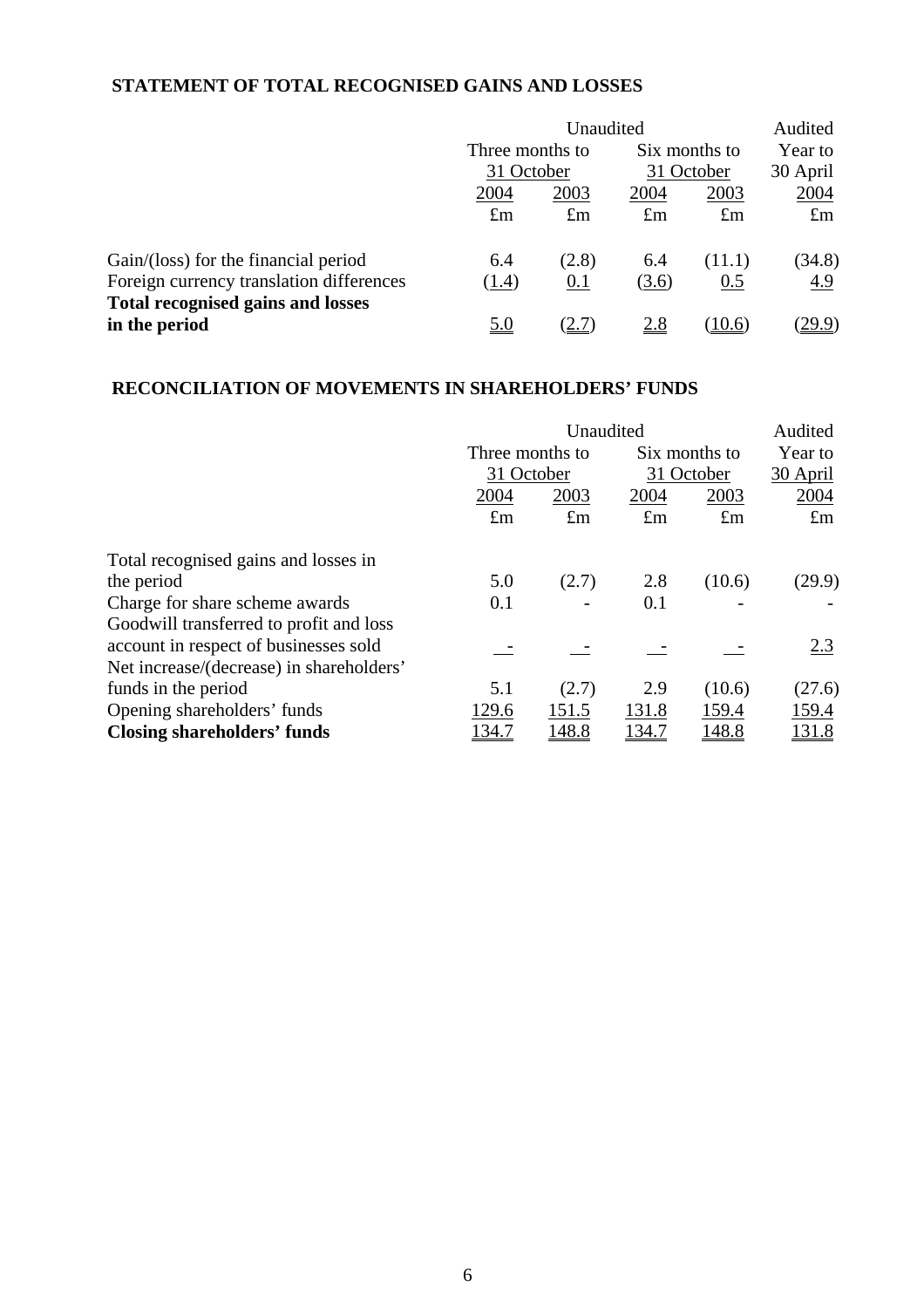## **CONSOLIDATED BALANCE SHEET**

| 31 October<br>30 April<br>2004<br>2004<br>2003<br>$\pounds$ m<br>$\pounds$ m<br>$\pounds$ m<br><b>Fixed assets</b><br>Intangible assets:<br>138.5<br>142.9<br>- goodwill<br>147.5<br>Tangible fixed assets:<br>- rental equipment<br>463.6<br>520.3<br>469.7<br>- other fixed assets<br>62.7<br>69.7<br>65.8<br><u>535.5</u><br><u>526.3</u><br><u>590.0</u><br>737.5<br>678.4<br>664.8<br><b>Current assets</b><br><b>Stock</b><br>15.9<br>13.8<br>15.1<br>88.9<br>88.2<br>82.4<br>Trade debtors subject to non-recourse financing<br>Non-recourse financing received<br>(53.3)<br>(52.2)<br>(54.4)<br>34.5<br>34.9<br>Trade debtors net of non-recourse financing<br>30.2<br>14.3<br>17.2<br>11.7<br>Other trade debtors, prepayments & accrued income<br>Cash at bank and in hand<br>17.2<br>18.8<br>9.9<br>66.9<br>81.9<br>84.7<br>Creditors - amounts falling due within one year<br><b>Bank loans</b><br>(10.4)<br>(47.8)<br>(15.6)<br>Trade and other creditors<br>(80.5)<br>(77.3)<br>(87.0)<br>(90.9)<br>(134.8)<br>(92.9)<br><b>Net current liabilities</b><br>(9.0)<br>(50.1)<br>(26.0)<br>655.8<br>687.4<br>652.4<br><b>Total assets less current liabilities</b><br>Creditors - amounts falling due after more than one year<br>Bank and other loans<br>(330.9)<br>(363.0)<br>(338.2)<br>5.25% unsecured convertible loan note, due 2008<br>(130.9)<br>(130.2)<br>(130.6)<br>(7.6)<br>(9.4)<br>Trade and other creditors<br>(469.4)<br>(493.2)<br>(478.2)<br><b>Provision for liabilities and charges</b><br>Deferred taxation<br>(35.6)<br>(29.9)<br>(27.7)<br>Other provisions<br>(15.5)<br>(14.7)<br>(16.1)<br>(51.7)<br>(45.4)<br>(42.4)<br><b>Total net assets</b><br><u>134.7</u><br>148.8<br><u>131.8</u><br><b>Capital and reserves</b><br>32.6<br>32.6<br>32.6<br>Called up share capital<br>Share premium account<br>100.7<br>100.7<br>100.7<br><b>Revaluation reserve</b><br>0.5<br>0.5<br>0.5<br>Own shares held by ESOT<br>(1.6)<br>(1.6)<br>(1.6)<br>Profit and loss account<br>2.5<br>16.6<br>(0.4)<br><b>Total equity shareholders' funds</b><br>134.7<br>148.8<br><u>131.8</u> | Unaudited |  | <b>Audited</b> |
|--------------------------------------------------------------------------------------------------------------------------------------------------------------------------------------------------------------------------------------------------------------------------------------------------------------------------------------------------------------------------------------------------------------------------------------------------------------------------------------------------------------------------------------------------------------------------------------------------------------------------------------------------------------------------------------------------------------------------------------------------------------------------------------------------------------------------------------------------------------------------------------------------------------------------------------------------------------------------------------------------------------------------------------------------------------------------------------------------------------------------------------------------------------------------------------------------------------------------------------------------------------------------------------------------------------------------------------------------------------------------------------------------------------------------------------------------------------------------------------------------------------------------------------------------------------------------------------------------------------------------------------------------------------------------------------------------------------------------------------------------------------------------------------------------------------------------------------------------------------------------------------------------------------------------------------------------------------------------------------------------------------------------------------------------------------------------------------------------------------|-----------|--|----------------|
|                                                                                                                                                                                                                                                                                                                                                                                                                                                                                                                                                                                                                                                                                                                                                                                                                                                                                                                                                                                                                                                                                                                                                                                                                                                                                                                                                                                                                                                                                                                                                                                                                                                                                                                                                                                                                                                                                                                                                                                                                                                                                                              |           |  |                |
|                                                                                                                                                                                                                                                                                                                                                                                                                                                                                                                                                                                                                                                                                                                                                                                                                                                                                                                                                                                                                                                                                                                                                                                                                                                                                                                                                                                                                                                                                                                                                                                                                                                                                                                                                                                                                                                                                                                                                                                                                                                                                                              |           |  |                |
|                                                                                                                                                                                                                                                                                                                                                                                                                                                                                                                                                                                                                                                                                                                                                                                                                                                                                                                                                                                                                                                                                                                                                                                                                                                                                                                                                                                                                                                                                                                                                                                                                                                                                                                                                                                                                                                                                                                                                                                                                                                                                                              |           |  |                |
|                                                                                                                                                                                                                                                                                                                                                                                                                                                                                                                                                                                                                                                                                                                                                                                                                                                                                                                                                                                                                                                                                                                                                                                                                                                                                                                                                                                                                                                                                                                                                                                                                                                                                                                                                                                                                                                                                                                                                                                                                                                                                                              |           |  |                |
|                                                                                                                                                                                                                                                                                                                                                                                                                                                                                                                                                                                                                                                                                                                                                                                                                                                                                                                                                                                                                                                                                                                                                                                                                                                                                                                                                                                                                                                                                                                                                                                                                                                                                                                                                                                                                                                                                                                                                                                                                                                                                                              |           |  |                |
|                                                                                                                                                                                                                                                                                                                                                                                                                                                                                                                                                                                                                                                                                                                                                                                                                                                                                                                                                                                                                                                                                                                                                                                                                                                                                                                                                                                                                                                                                                                                                                                                                                                                                                                                                                                                                                                                                                                                                                                                                                                                                                              |           |  |                |
|                                                                                                                                                                                                                                                                                                                                                                                                                                                                                                                                                                                                                                                                                                                                                                                                                                                                                                                                                                                                                                                                                                                                                                                                                                                                                                                                                                                                                                                                                                                                                                                                                                                                                                                                                                                                                                                                                                                                                                                                                                                                                                              |           |  |                |
|                                                                                                                                                                                                                                                                                                                                                                                                                                                                                                                                                                                                                                                                                                                                                                                                                                                                                                                                                                                                                                                                                                                                                                                                                                                                                                                                                                                                                                                                                                                                                                                                                                                                                                                                                                                                                                                                                                                                                                                                                                                                                                              |           |  |                |
|                                                                                                                                                                                                                                                                                                                                                                                                                                                                                                                                                                                                                                                                                                                                                                                                                                                                                                                                                                                                                                                                                                                                                                                                                                                                                                                                                                                                                                                                                                                                                                                                                                                                                                                                                                                                                                                                                                                                                                                                                                                                                                              |           |  |                |
|                                                                                                                                                                                                                                                                                                                                                                                                                                                                                                                                                                                                                                                                                                                                                                                                                                                                                                                                                                                                                                                                                                                                                                                                                                                                                                                                                                                                                                                                                                                                                                                                                                                                                                                                                                                                                                                                                                                                                                                                                                                                                                              |           |  |                |
|                                                                                                                                                                                                                                                                                                                                                                                                                                                                                                                                                                                                                                                                                                                                                                                                                                                                                                                                                                                                                                                                                                                                                                                                                                                                                                                                                                                                                                                                                                                                                                                                                                                                                                                                                                                                                                                                                                                                                                                                                                                                                                              |           |  |                |
|                                                                                                                                                                                                                                                                                                                                                                                                                                                                                                                                                                                                                                                                                                                                                                                                                                                                                                                                                                                                                                                                                                                                                                                                                                                                                                                                                                                                                                                                                                                                                                                                                                                                                                                                                                                                                                                                                                                                                                                                                                                                                                              |           |  |                |
|                                                                                                                                                                                                                                                                                                                                                                                                                                                                                                                                                                                                                                                                                                                                                                                                                                                                                                                                                                                                                                                                                                                                                                                                                                                                                                                                                                                                                                                                                                                                                                                                                                                                                                                                                                                                                                                                                                                                                                                                                                                                                                              |           |  |                |
|                                                                                                                                                                                                                                                                                                                                                                                                                                                                                                                                                                                                                                                                                                                                                                                                                                                                                                                                                                                                                                                                                                                                                                                                                                                                                                                                                                                                                                                                                                                                                                                                                                                                                                                                                                                                                                                                                                                                                                                                                                                                                                              |           |  |                |
|                                                                                                                                                                                                                                                                                                                                                                                                                                                                                                                                                                                                                                                                                                                                                                                                                                                                                                                                                                                                                                                                                                                                                                                                                                                                                                                                                                                                                                                                                                                                                                                                                                                                                                                                                                                                                                                                                                                                                                                                                                                                                                              |           |  |                |
|                                                                                                                                                                                                                                                                                                                                                                                                                                                                                                                                                                                                                                                                                                                                                                                                                                                                                                                                                                                                                                                                                                                                                                                                                                                                                                                                                                                                                                                                                                                                                                                                                                                                                                                                                                                                                                                                                                                                                                                                                                                                                                              |           |  |                |
|                                                                                                                                                                                                                                                                                                                                                                                                                                                                                                                                                                                                                                                                                                                                                                                                                                                                                                                                                                                                                                                                                                                                                                                                                                                                                                                                                                                                                                                                                                                                                                                                                                                                                                                                                                                                                                                                                                                                                                                                                                                                                                              |           |  |                |
|                                                                                                                                                                                                                                                                                                                                                                                                                                                                                                                                                                                                                                                                                                                                                                                                                                                                                                                                                                                                                                                                                                                                                                                                                                                                                                                                                                                                                                                                                                                                                                                                                                                                                                                                                                                                                                                                                                                                                                                                                                                                                                              |           |  |                |
|                                                                                                                                                                                                                                                                                                                                                                                                                                                                                                                                                                                                                                                                                                                                                                                                                                                                                                                                                                                                                                                                                                                                                                                                                                                                                                                                                                                                                                                                                                                                                                                                                                                                                                                                                                                                                                                                                                                                                                                                                                                                                                              |           |  |                |
|                                                                                                                                                                                                                                                                                                                                                                                                                                                                                                                                                                                                                                                                                                                                                                                                                                                                                                                                                                                                                                                                                                                                                                                                                                                                                                                                                                                                                                                                                                                                                                                                                                                                                                                                                                                                                                                                                                                                                                                                                                                                                                              |           |  |                |
|                                                                                                                                                                                                                                                                                                                                                                                                                                                                                                                                                                                                                                                                                                                                                                                                                                                                                                                                                                                                                                                                                                                                                                                                                                                                                                                                                                                                                                                                                                                                                                                                                                                                                                                                                                                                                                                                                                                                                                                                                                                                                                              |           |  |                |
|                                                                                                                                                                                                                                                                                                                                                                                                                                                                                                                                                                                                                                                                                                                                                                                                                                                                                                                                                                                                                                                                                                                                                                                                                                                                                                                                                                                                                                                                                                                                                                                                                                                                                                                                                                                                                                                                                                                                                                                                                                                                                                              |           |  |                |
|                                                                                                                                                                                                                                                                                                                                                                                                                                                                                                                                                                                                                                                                                                                                                                                                                                                                                                                                                                                                                                                                                                                                                                                                                                                                                                                                                                                                                                                                                                                                                                                                                                                                                                                                                                                                                                                                                                                                                                                                                                                                                                              |           |  |                |
|                                                                                                                                                                                                                                                                                                                                                                                                                                                                                                                                                                                                                                                                                                                                                                                                                                                                                                                                                                                                                                                                                                                                                                                                                                                                                                                                                                                                                                                                                                                                                                                                                                                                                                                                                                                                                                                                                                                                                                                                                                                                                                              |           |  |                |
|                                                                                                                                                                                                                                                                                                                                                                                                                                                                                                                                                                                                                                                                                                                                                                                                                                                                                                                                                                                                                                                                                                                                                                                                                                                                                                                                                                                                                                                                                                                                                                                                                                                                                                                                                                                                                                                                                                                                                                                                                                                                                                              |           |  |                |
|                                                                                                                                                                                                                                                                                                                                                                                                                                                                                                                                                                                                                                                                                                                                                                                                                                                                                                                                                                                                                                                                                                                                                                                                                                                                                                                                                                                                                                                                                                                                                                                                                                                                                                                                                                                                                                                                                                                                                                                                                                                                                                              |           |  |                |
|                                                                                                                                                                                                                                                                                                                                                                                                                                                                                                                                                                                                                                                                                                                                                                                                                                                                                                                                                                                                                                                                                                                                                                                                                                                                                                                                                                                                                                                                                                                                                                                                                                                                                                                                                                                                                                                                                                                                                                                                                                                                                                              |           |  |                |
|                                                                                                                                                                                                                                                                                                                                                                                                                                                                                                                                                                                                                                                                                                                                                                                                                                                                                                                                                                                                                                                                                                                                                                                                                                                                                                                                                                                                                                                                                                                                                                                                                                                                                                                                                                                                                                                                                                                                                                                                                                                                                                              |           |  |                |
|                                                                                                                                                                                                                                                                                                                                                                                                                                                                                                                                                                                                                                                                                                                                                                                                                                                                                                                                                                                                                                                                                                                                                                                                                                                                                                                                                                                                                                                                                                                                                                                                                                                                                                                                                                                                                                                                                                                                                                                                                                                                                                              |           |  |                |
|                                                                                                                                                                                                                                                                                                                                                                                                                                                                                                                                                                                                                                                                                                                                                                                                                                                                                                                                                                                                                                                                                                                                                                                                                                                                                                                                                                                                                                                                                                                                                                                                                                                                                                                                                                                                                                                                                                                                                                                                                                                                                                              |           |  |                |
|                                                                                                                                                                                                                                                                                                                                                                                                                                                                                                                                                                                                                                                                                                                                                                                                                                                                                                                                                                                                                                                                                                                                                                                                                                                                                                                                                                                                                                                                                                                                                                                                                                                                                                                                                                                                                                                                                                                                                                                                                                                                                                              |           |  |                |
|                                                                                                                                                                                                                                                                                                                                                                                                                                                                                                                                                                                                                                                                                                                                                                                                                                                                                                                                                                                                                                                                                                                                                                                                                                                                                                                                                                                                                                                                                                                                                                                                                                                                                                                                                                                                                                                                                                                                                                                                                                                                                                              |           |  |                |
|                                                                                                                                                                                                                                                                                                                                                                                                                                                                                                                                                                                                                                                                                                                                                                                                                                                                                                                                                                                                                                                                                                                                                                                                                                                                                                                                                                                                                                                                                                                                                                                                                                                                                                                                                                                                                                                                                                                                                                                                                                                                                                              |           |  |                |
|                                                                                                                                                                                                                                                                                                                                                                                                                                                                                                                                                                                                                                                                                                                                                                                                                                                                                                                                                                                                                                                                                                                                                                                                                                                                                                                                                                                                                                                                                                                                                                                                                                                                                                                                                                                                                                                                                                                                                                                                                                                                                                              |           |  |                |
|                                                                                                                                                                                                                                                                                                                                                                                                                                                                                                                                                                                                                                                                                                                                                                                                                                                                                                                                                                                                                                                                                                                                                                                                                                                                                                                                                                                                                                                                                                                                                                                                                                                                                                                                                                                                                                                                                                                                                                                                                                                                                                              |           |  |                |
|                                                                                                                                                                                                                                                                                                                                                                                                                                                                                                                                                                                                                                                                                                                                                                                                                                                                                                                                                                                                                                                                                                                                                                                                                                                                                                                                                                                                                                                                                                                                                                                                                                                                                                                                                                                                                                                                                                                                                                                                                                                                                                              |           |  |                |
|                                                                                                                                                                                                                                                                                                                                                                                                                                                                                                                                                                                                                                                                                                                                                                                                                                                                                                                                                                                                                                                                                                                                                                                                                                                                                                                                                                                                                                                                                                                                                                                                                                                                                                                                                                                                                                                                                                                                                                                                                                                                                                              |           |  |                |
|                                                                                                                                                                                                                                                                                                                                                                                                                                                                                                                                                                                                                                                                                                                                                                                                                                                                                                                                                                                                                                                                                                                                                                                                                                                                                                                                                                                                                                                                                                                                                                                                                                                                                                                                                                                                                                                                                                                                                                                                                                                                                                              |           |  |                |
|                                                                                                                                                                                                                                                                                                                                                                                                                                                                                                                                                                                                                                                                                                                                                                                                                                                                                                                                                                                                                                                                                                                                                                                                                                                                                                                                                                                                                                                                                                                                                                                                                                                                                                                                                                                                                                                                                                                                                                                                                                                                                                              |           |  |                |
|                                                                                                                                                                                                                                                                                                                                                                                                                                                                                                                                                                                                                                                                                                                                                                                                                                                                                                                                                                                                                                                                                                                                                                                                                                                                                                                                                                                                                                                                                                                                                                                                                                                                                                                                                                                                                                                                                                                                                                                                                                                                                                              |           |  |                |
|                                                                                                                                                                                                                                                                                                                                                                                                                                                                                                                                                                                                                                                                                                                                                                                                                                                                                                                                                                                                                                                                                                                                                                                                                                                                                                                                                                                                                                                                                                                                                                                                                                                                                                                                                                                                                                                                                                                                                                                                                                                                                                              |           |  |                |
|                                                                                                                                                                                                                                                                                                                                                                                                                                                                                                                                                                                                                                                                                                                                                                                                                                                                                                                                                                                                                                                                                                                                                                                                                                                                                                                                                                                                                                                                                                                                                                                                                                                                                                                                                                                                                                                                                                                                                                                                                                                                                                              |           |  |                |
|                                                                                                                                                                                                                                                                                                                                                                                                                                                                                                                                                                                                                                                                                                                                                                                                                                                                                                                                                                                                                                                                                                                                                                                                                                                                                                                                                                                                                                                                                                                                                                                                                                                                                                                                                                                                                                                                                                                                                                                                                                                                                                              |           |  |                |
|                                                                                                                                                                                                                                                                                                                                                                                                                                                                                                                                                                                                                                                                                                                                                                                                                                                                                                                                                                                                                                                                                                                                                                                                                                                                                                                                                                                                                                                                                                                                                                                                                                                                                                                                                                                                                                                                                                                                                                                                                                                                                                              |           |  |                |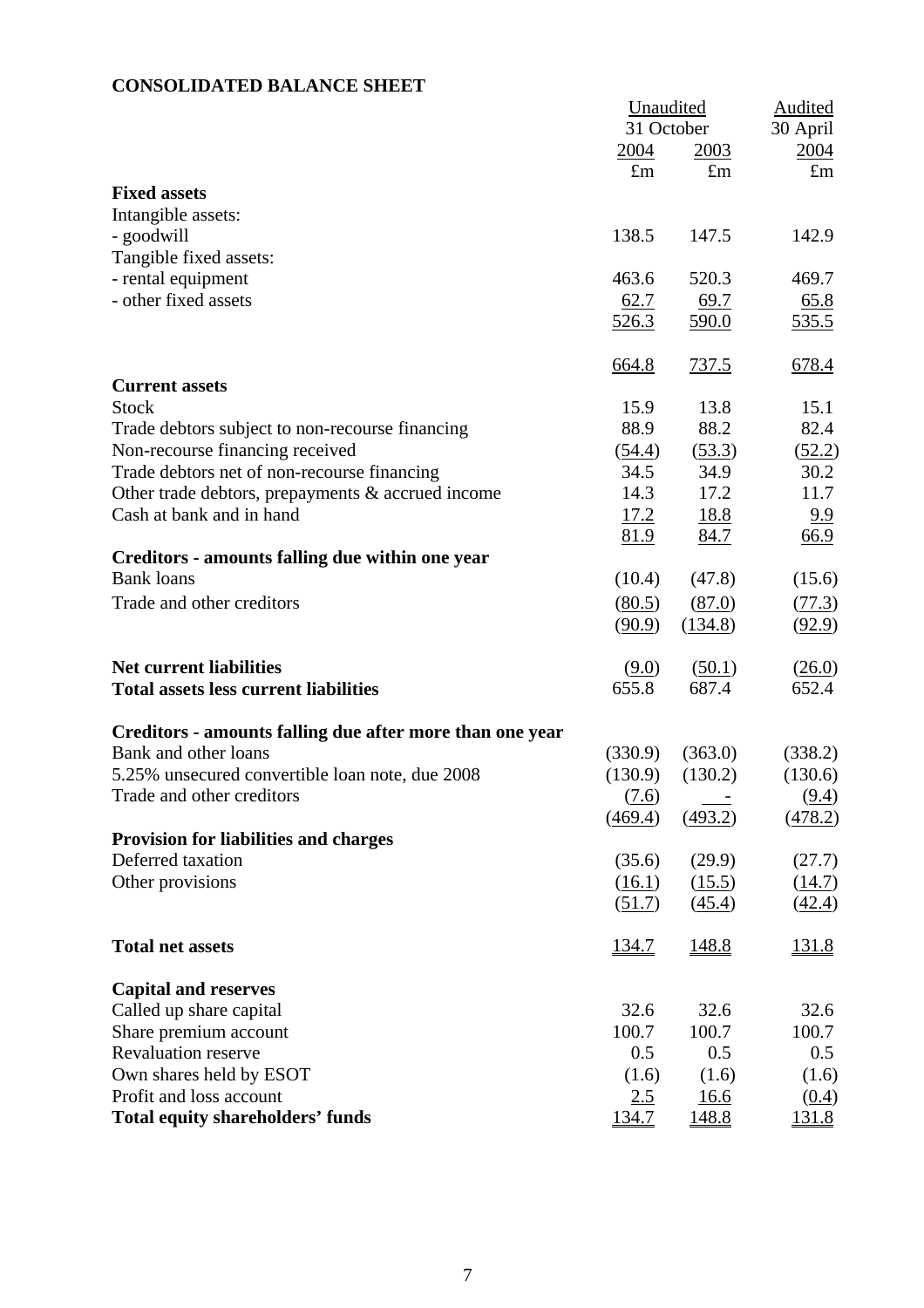## **CONSOLIDATED CASH FLOW STATEMENT**

|                                                 | Unaudited           | Audited     |             |
|-------------------------------------------------|---------------------|-------------|-------------|
|                                                 | Six months to       |             | Year to     |
|                                                 | 31 October          |             | 30 April    |
|                                                 | 2004                | <u>2003</u> | 2004        |
|                                                 | $\pounds$ m         | $\pounds$ m | $\pounds$ m |
| Net cash inflow from operating activities       |                     |             |             |
| Cash inflow before exceptional items            | 75.5                | 80.9        | 140.0       |
| <b>Exceptional costs</b>                        | (3.7)               | (6.8)       | (11.1)      |
| Movement in non-recourse finance received       |                     |             |             |
| under trade debtors securitisation              | 2.7                 | (2.7)       | (2.2)       |
| Net cash inflow from operating activities       | 74.5                | 71.4        | 126.7       |
| Returns on investments and servicing of finance |                     |             |             |
| Interest paid                                   | (12.7)              | (16.3)      | (32.9)      |
| <b>Exceptional bank facility costs</b>          |                     | (3.4)       | (7.1)       |
| Net cash outflow from returns on investments    |                     |             |             |
| and servicing of finance                        | (12.7)              | (19.7)      | (40.0)      |
| <b>Taxation (outflow)/inflow</b>                | (0.6)               | (0.2)       | 0.1         |
| Capital expenditure and financial investment    |                     |             |             |
| Purchase of tangible fixed assets               | (63.9)              | (50.8)      | (82.9)      |
| Sale of tangible fixed assets                   | 16.4                | 14.2        | 32.3        |
| Net cash outflow from capital expenditure and   |                     |             |             |
| financial investment                            | $\left(47.5\right)$ | (36.6)      | (50.6)      |
| Acquisitions & disposals inflow                 | 0.4                 | <u>5.0</u>  | 15.2        |
| Net cash inflow before management of            |                     |             |             |
| liquid resources and financing                  | 14.1                | 19.9        | 51.4        |
| <b>Financing</b>                                |                     |             |             |
| Drawdown of loans                               | 8.3                 |             | 115.6       |
| Redemption of loans                             | (7.4)               | (7.4)       | (156.6)     |
| Increase in cash collateral balances            | (4.2)               | (2.3)       | (2.6)       |
| Capital element of finance lease payments       | (4.0)               | (5.1)       | (8.6)       |
| Net cash outflow from financing                 | (7.3)               | (14.8)      | (52.2)      |
| Increase/(decrease) in cash                     | 6.8                 | <u>5.1</u>  | (0.8)       |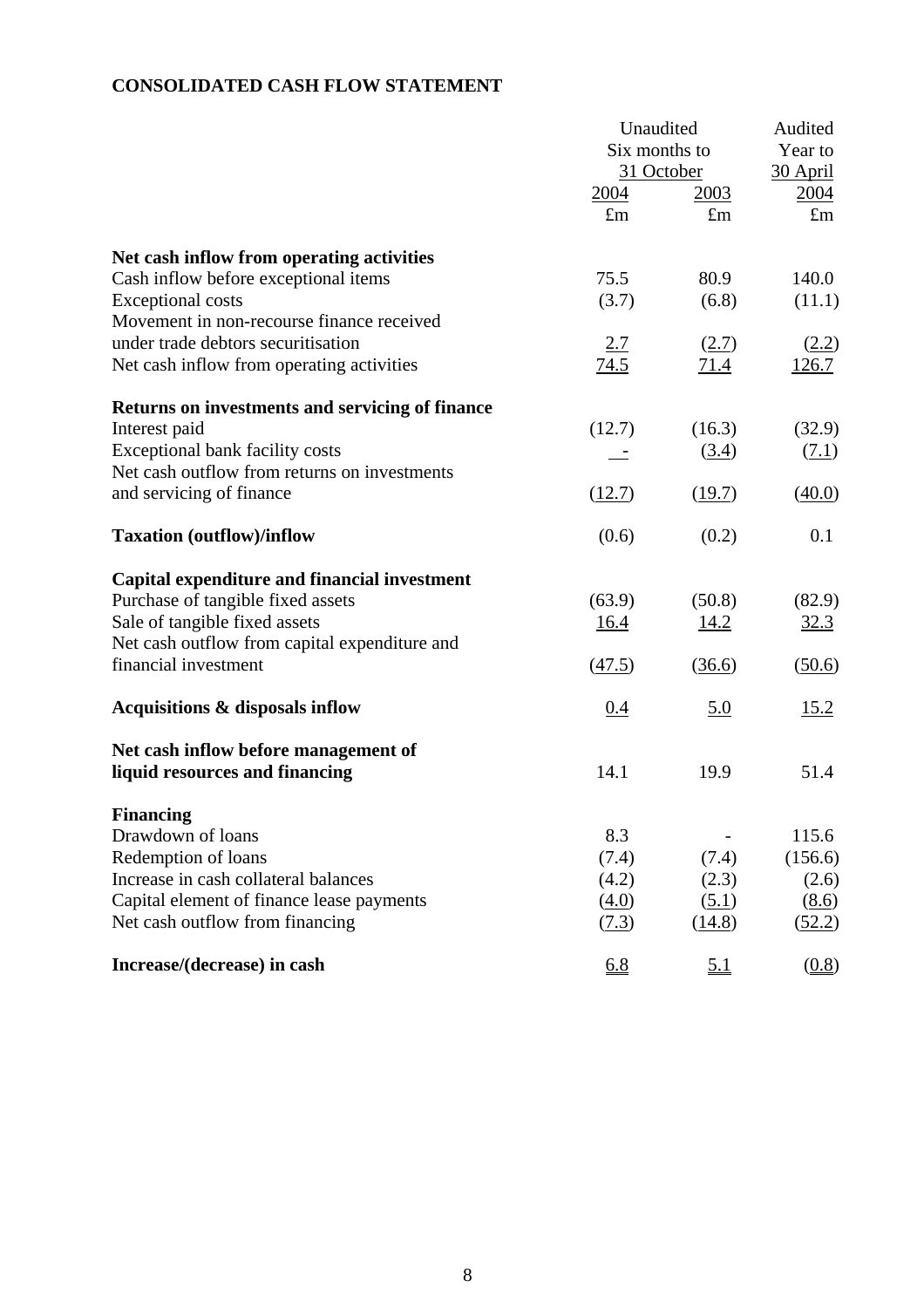1. Basis of preparation

The financial statements for the three months and six months ended 31 October 2004 were approved by the directors on 15 December 2004. They have been prepared in accordance with relevant UK accounting standards on the basis of the accounting policies set out in the Group's Annual Report and Accounts for the year ended 30 April 2004. They are unaudited and do not constitute statutory accounts within the meaning of Section 240 of the Companies Act 1985.

#### 2. Segmental analysis

#### **Three months to 31 October**

|                                 |               | <b>Turnover</b>          |             | Before         | Operating profit         |             |               |
|---------------------------------|---------------|--------------------------|-------------|----------------|--------------------------|-------------|---------------|
|                                 |               |                          |             | goodwill       | Goodwill                 |             |               |
|                                 | <b>Before</b> |                          |             | amortisation & | amortisation &           |             |               |
|                                 | exceptional   | Exceptional              |             | exceptional    | exceptional              |             | Net           |
|                                 | items         | items                    | Total       | items          | items                    | Total       | assets        |
|                                 | £m            | $\pounds$ m              | $\pounds$ m | $\pounds$ m    | $\pounds$ m              | $\pounds$ m | $\pounds$ m   |
| 2004                            |               |                          |             |                |                          |             |               |
| <b>Sunbelt Rentals</b>          | 100.2         | $\overline{\phantom{0}}$ | 100.2       | 20.2           | (2.1)                    | 18.1        | 476.4         |
| A-Plant                         | 41.6          | $\overline{\phantom{0}}$ | 41.6        | 5.5            | (0.1)                    | 5.4         | 192.9         |
| Technology                      | 3.0           | $\overline{\phantom{0}}$ | 3.0         | 0.7            | $\overline{\phantom{a}}$ | 0.7         | 10.4          |
| Corporate costs                 |               |                          |             | (1.5)          |                          | (1.5)       |               |
| Central items*                  |               |                          |             |                |                          | $\sim$      | (545.0)       |
|                                 | 144.8         | $\equiv$                 | 144.8       | <u>24.9</u>    | (2.2)                    | 22.7        | 134.7         |
| 2003                            |               |                          |             |                |                          |             |               |
| <b>Sunbelt Rentals</b>          | 92.6          | (1.2)                    | 91.4        | 14.5           | (5.0)                    | 9.5         | 533.3         |
| A-Plant                         | 42.1          | $\frac{1}{2}$            | 42.1        | 4.6            | (3.4)                    | 1.2         | 209.8         |
| Technology                      | 3.4           | $\overline{\phantom{0}}$ | 3.4         | 1.1            |                          | 1.1         | 11.1          |
| Corporate costs                 |               |                          |             | (1.6)          |                          | (1.6)       |               |
| Central items*                  |               |                          |             |                |                          |             | (605.4)       |
|                                 | 138.1         | (1.2)                    | 136.9       | 18.6           | (8.4)                    | 10.2        | 148.8         |
|                                 |               |                          |             |                |                          |             |               |
| <b>Six months to 31 October</b> |               |                          |             |                |                          |             |               |
| 2004                            |               |                          |             |                |                          |             |               |
| <b>Sunbelt Rentals</b>          | 188.1         | $\overline{\phantom{0}}$ | 188.1       | 34.0           | (4.2)                    | 29.8        | 476.4         |
| A-Plant                         | 80.6          | $\overline{\phantom{0}}$ | 80.6        | 8.5            | (0.1)                    | 8.4         | 192.9         |
| Technology                      | 6.0           |                          | 6.0         | 1.4            | (0.1)                    | 1.3         | 10.4          |
| Corporate costs                 |               |                          |             | (3.1)          |                          | (3.1)       |               |
| Central items*                  |               |                          |             |                |                          |             | (545.0)       |
|                                 | 274.7         |                          | 274.7       | 40.8           | (4.4)                    | 36.4        | 134.7         |
| 2003                            |               |                          |             |                |                          |             |               |
| <b>Sunbelt Rentals</b>          | 180.3         | (1.2)                    | 179.1       | 25.2           | (8.2)                    | 17.0        | 533.3         |
| A-Plant                         | 83.5<br>6.8   | $\overline{\phantom{0}}$ | 83.5<br>6.8 | 5.6<br>2.1     | (3.5)                    | 2.1<br>2.0  | 209.8<br>11.1 |
| Technology<br>Corporate costs   |               |                          |             | (2.7)          | (0.1)                    | (2.7)       |               |
| Central items*                  |               |                          |             |                |                          |             | (605.4)       |
|                                 | 270.6         | (1.2)                    | 269.4       | 30.2           | (11.8)                   | 18.4        | 148.8         |
|                                 |               |                          |             |                |                          |             |               |

\* Net borrowings, non-recourse funding under the accounts receivable securitisation and deferred taxation.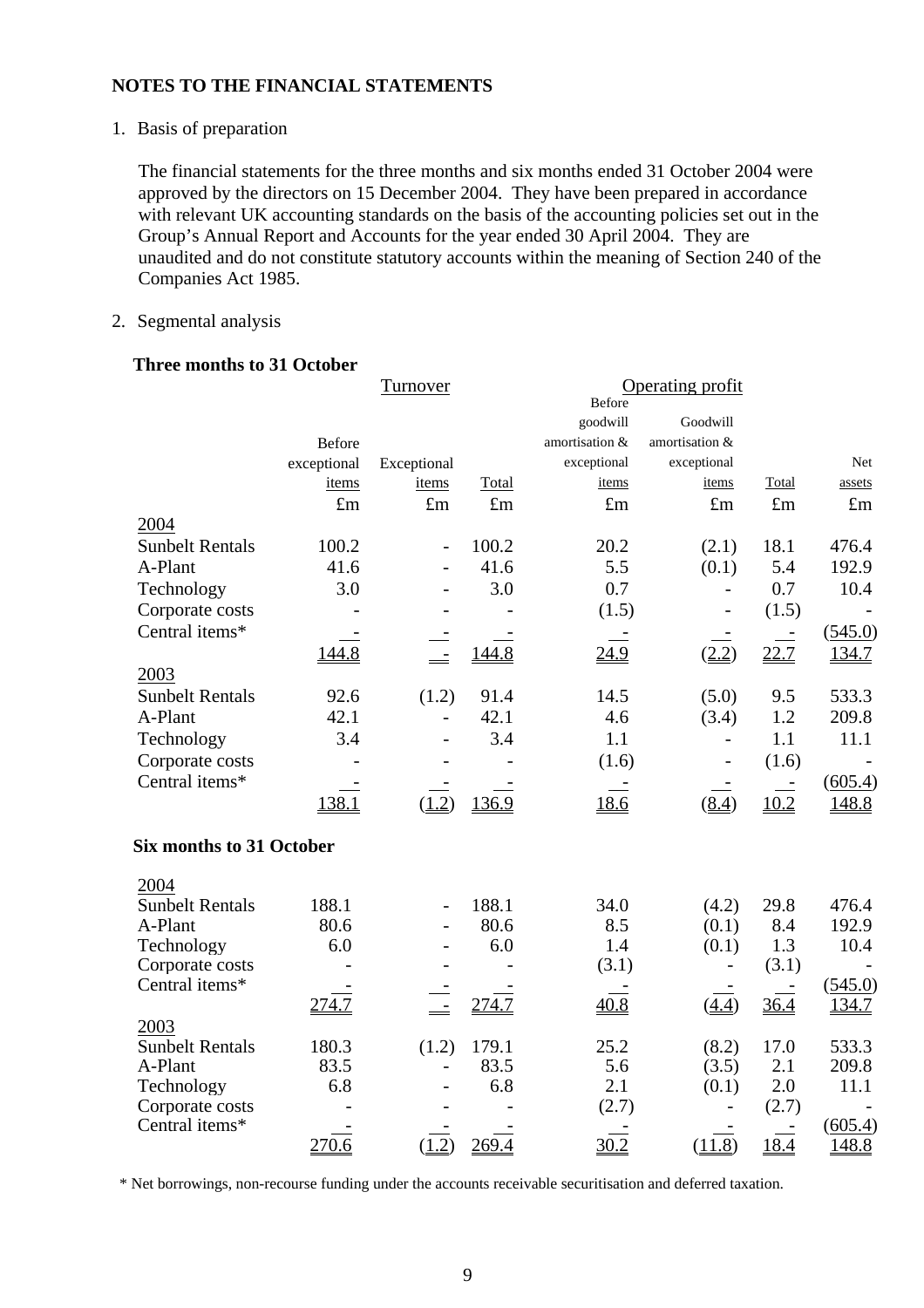## 3. Operating costs

|                         | Three months to<br>31 October 2004 |                   |             | Three months to<br>31 October 2003<br>Goodwill |                   |                    |  |
|-------------------------|------------------------------------|-------------------|-------------|------------------------------------------------|-------------------|--------------------|--|
|                         | <b>Before</b>                      | Goodwill          |             | Before goodwill<br>amortisation &              | amortisation &    |                    |  |
|                         | goodwill                           |                   |             |                                                | exceptional items |                    |  |
|                         | amortisation                       | amortisation      | Total       | exceptional items                              |                   | <b>Total</b>       |  |
| Staff costs:            |                                    |                   |             |                                                |                   |                    |  |
| Salaries                | 39.9                               |                   | 39.9        | 39.3                                           |                   | 39.3               |  |
| Social security costs   | 3.1                                |                   | 3.1         | 3.2                                            |                   | 3.2                |  |
| Other pension costs     | 1.0                                |                   | 1.0         | 0.9                                            |                   | 0.9                |  |
|                         | 44.0                               |                   | 44.0        | 43.4                                           |                   | 43.4               |  |
| Depreciation and        |                                    |                   |             |                                                |                   |                    |  |
| amortisation:           |                                    |                   |             |                                                |                   |                    |  |
| Depreciation            | 24.6                               |                   | 24.6        | 27.5                                           | 2.9               | 30.4               |  |
| Goodwill amortisation   |                                    | $\frac{2.2}{2.2}$ | 2.2         |                                                | $\frac{2.2}{5.1}$ | $\frac{2.2}{32.6}$ |  |
|                         | 24.6                               |                   | 26.8        | $\frac{27.5}{ }$                               |                   |                    |  |
| Other costs:            |                                    |                   |             |                                                |                   |                    |  |
| Vehicle costs           | 13.0                               |                   | 13.0        | 12.8                                           |                   | 12.8               |  |
| Spares, consumables and |                                    |                   |             |                                                |                   |                    |  |
| external repairs        | 10.3                               |                   | 10.3        | 9.3                                            |                   | 9.3                |  |
| <b>Facilities</b> costs | 7.1                                |                   | 7.1         | 7.5                                            |                   | 7.5                |  |
| Refinancing costs       |                                    |                   |             |                                                | 1.9               | 1.9                |  |
| Other external charges  | <u>22.3</u>                        |                   | 22.3        | 20.7                                           |                   | 21.1               |  |
|                         | $\frac{52.7}{2}$                   |                   | 52.7        | 50.3                                           | $\frac{0.4}{2.3}$ | 52.6               |  |
| Other operating income: |                                    |                   |             |                                                |                   |                    |  |
| Profit on disposal      |                                    |                   |             |                                                |                   |                    |  |
| of fixed assets         | (1.4)                              |                   | (1.4)       | (1.7)                                          | (0.2)             | (1.9)              |  |
|                         | 119.9                              | 2.2               | 122.1       | 119.5                                          | 7.2               | 126.7              |  |
|                         |                                    |                   |             |                                                |                   |                    |  |
|                         |                                    | Six months to     |             |                                                | Six months to     |                    |  |
|                         |                                    | 31 October 2004   |             |                                                | 31 October 2003   |                    |  |
| Staff costs:            |                                    |                   |             |                                                |                   |                    |  |
| Salaries                | 78.1                               |                   | 78.1        | 79.3                                           |                   | 79.3               |  |
| Social security costs   | 6.6                                |                   | 6.6         | 6.6                                            |                   | 6.6                |  |
| Other pension costs     | 2.0                                |                   | 2.0         | 2.0                                            |                   | 2.0                |  |
|                         | 86.7                               |                   | 86.7        | 87.9                                           |                   | 87.9               |  |
| Depreciation and        |                                    |                   |             |                                                |                   |                    |  |
| amortisation:           |                                    |                   |             |                                                |                   |                    |  |
| Depreciation            | 48.6                               |                   | 48.6        | 54.7                                           | 2.9               | 57.6               |  |
| Goodwill amortisation   |                                    |                   |             |                                                |                   |                    |  |
|                         |                                    |                   | <u>4.4</u>  |                                                | $\frac{4.5}{7.4}$ | $\frac{4.5}{62.1}$ |  |
|                         | 48.6                               |                   | 53.0        | 54.7                                           |                   |                    |  |
| Other costs:            |                                    |                   |             |                                                |                   |                    |  |
| Vehicle costs           | 25.1                               |                   | 25.1        | 24.3                                           |                   | 24.3               |  |
| Spares, consumables and |                                    |                   |             |                                                |                   |                    |  |
| external repairs        | 20.2                               |                   | 20.2        | 19.5                                           |                   | 19.5               |  |
| <b>Facilities costs</b> | 14.1                               |                   | 14.1        | 15.2                                           |                   | 15.2               |  |
| Refinancing costs       |                                    |                   |             |                                                | 3.1               | 3.1                |  |
| Other external charges  | <u>41.7</u>                        |                   | <u>41.7</u> | <u>40.3</u>                                    | $\frac{0.4}{3.5}$ | 40.7               |  |
|                         | 101.1                              |                   | 101.1       | 99.3                                           |                   | 102.8              |  |
| Other operating income: |                                    |                   |             |                                                |                   |                    |  |
| Profit on disposal      |                                    |                   |             |                                                |                   |                    |  |
| of fixed assets         | (2.5)                              |                   | (2.5)       | (1.5)                                          | (0.3)             | (1.8)              |  |
|                         | 233.9                              |                   |             | 240.4                                          | 10.6              | 251.0              |  |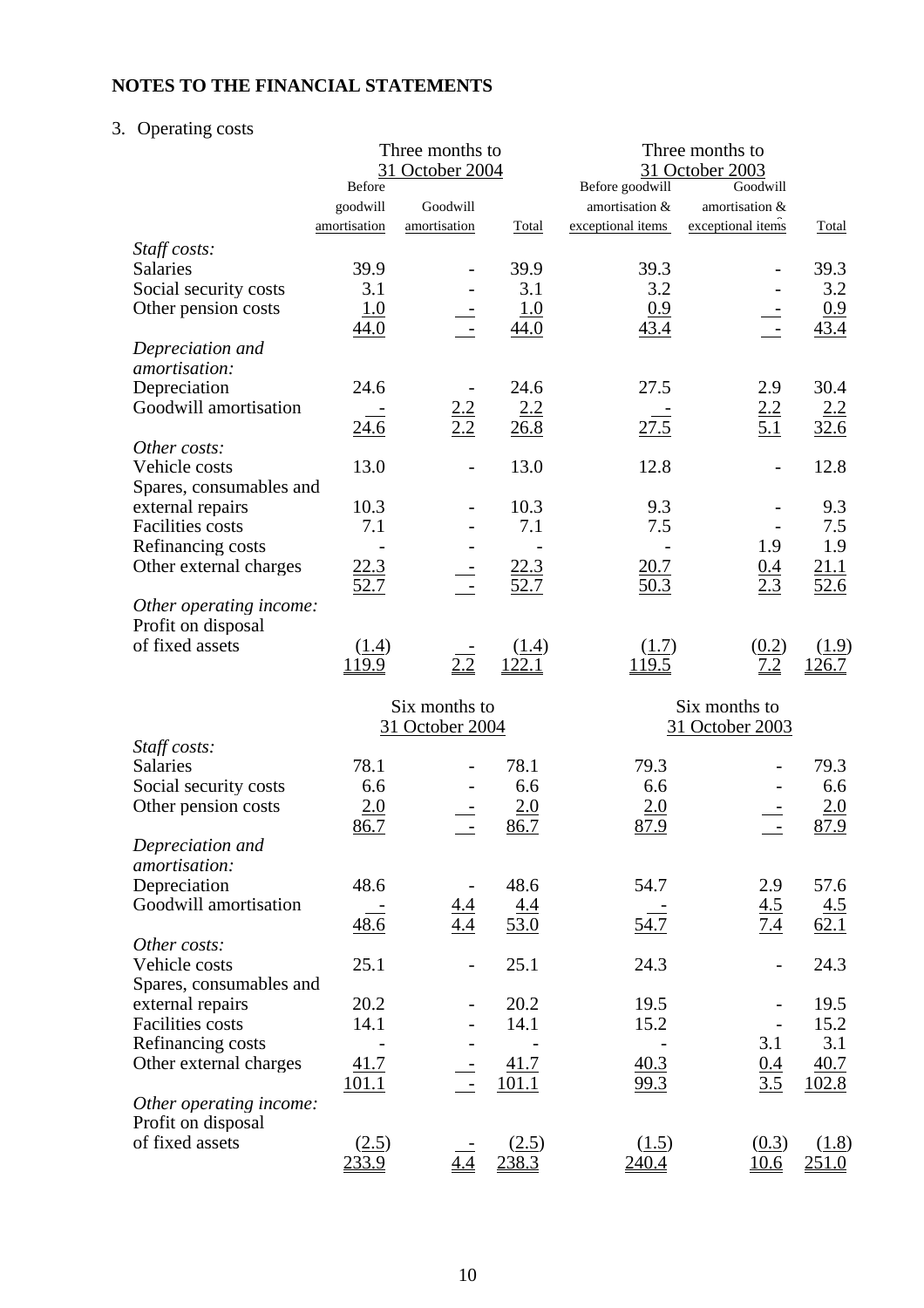4. Interest payable and similar charges

|                                                 | Three months to |             | Six months to |             | Year to     |
|-------------------------------------------------|-----------------|-------------|---------------|-------------|-------------|
|                                                 | 31 October      |             | 31 October    |             | 30 April    |
|                                                 | 2004            | 2003        | 2004          | 2003        | 2004        |
|                                                 | $\pounds$ m     | $\pounds$ m | $\pounds$ m   | $\pounds$ m | $\pounds$ m |
|                                                 | 3.5             | 5.8         | 6.9           | 12.7        | 24.1        |
| Bank interest payable                           |                 |             |               |             |             |
| Funding cost on trade debtors' securitisation   | 1.0             | 0.8         | 1.9           | 1.6         | 3.2         |
| Interest on 5.25% unsecured convertible         |                 |             |               |             |             |
| loan note, due 2008                             | 2.1             | 2.1         | 4.2           | 4.0         | 8.1         |
| Interest on 12% senior secured notes,           |                 |             |               |             |             |
| due $2014$                                      | 3.8             |             | 7.4           |             |             |
| Interest payable on finance leases              | 0.1             | 0.4         | 0.3           | 0.8         | 1.2         |
| Total interest payable before exceptional costs | 10.5            | 9.1         | 20.7          | 19.1        | 36.6        |
| Exceptional costs re debt facilities            |                 | 1.6         |               | 7.8         | 8.9         |
|                                                 | 10.5            | 10.7        | <u>20.7</u>   | <u>26.9</u> | 45.5        |

#### 5. Taxation

The effective rate of tax for the six months ended 31 October 2004 is nil% (2003 – nil%) in the UK and  $39.7\%$  ( $2003 - 41.3\%$ ) in the US. The tax charge for the period has been calculated applying the directors' best estimate of the annual tax rate in each jurisdiction in which the Group operates to the relevant proportion of the profit before tax for the period after adding back goodwill amortisation for which no tax allowance is available.

#### 6. Earnings/(loss) per share

Basic and diluted earnings/(loss) per share for the three months and six months ended 31 October 2004 have been calculated based on the profit/(loss) for the relevant period and on the weighted average number of ordinary shares in issue during that period which excludes the 2,723,461 shares held by the ESOT in respect of which dividends have been waived. Diluted earnings/(loss) per share is computed using the result for the relevant period and the diluted number of shares (ignoring any potential issue of ordinary shares which would be anti-dilutive). There was no dilutive effect arising from the potential issue of ordinary shares resulting in basic and diluted earnings/(loss) per share being the same, as set out below:

|                                               | Three months to<br>31 October |        | Six months to<br>31 October |        | Year to<br>30 April |
|-----------------------------------------------|-------------------------------|--------|-----------------------------|--------|---------------------|
|                                               | 2004                          | 2003   | 2004                        | 2003   | 2004                |
| Profit/(loss) for the financial period $(fm)$ | 6.4                           | (2.8)  | <u>6.4</u>                  | (11.1) | <u>(34.8)</u>       |
| Weighted average number of shares (m)         | 322.9                         | 322.9  | 322.9                       | 322.9  | 322.9               |
| Basic/diluted earnings/(loss) per share $(p)$ | 2.0p                          | (0.8p) | 2.0 <sub>p</sub>            | (3.4p) | (10.8p)             |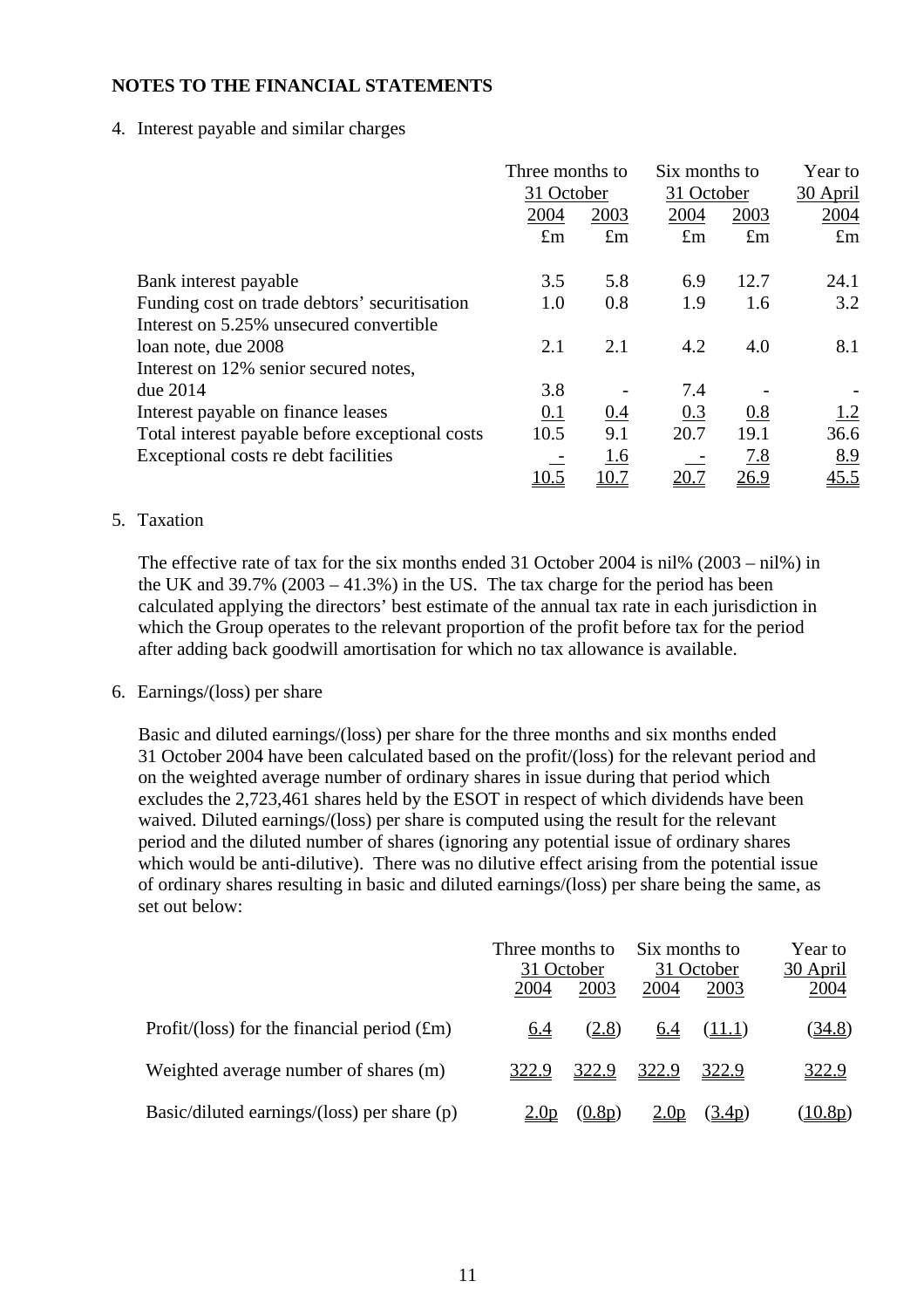7. Exceptional items

|                                                      | Three months to   | Six months to     | Year to     |
|------------------------------------------------------|-------------------|-------------------|-------------|
|                                                      | 31 October        | 31 October        | 30 April    |
|                                                      | 2003              | 2003              | 2004        |
|                                                      | $\pounds$ m       | $\pounds$ m       | $\pounds$ m |
| Debt facility costs                                  | 4.0               | 11.3              | 20.6        |
| UK business refocusing programme                     | 2.9               | 2.9               | 6.1         |
| Prior year impact of change in US                    |                   |                   |             |
| estimation methods                                   | 1.2               | 1.2               | 5.3         |
| US severence costs                                   |                   |                   | 0.5         |
| Profit on sale of land and buildings                 | (0.3)             | (0.3)             | (1.0)       |
|                                                      | $\underline{7.8}$ | <u>15.1</u>       | 31.5        |
| Presented in the profit and loss account as follows: |                   |                   |             |
| Revenue                                              | 1.2               | 1.2               | 3.3         |
| Depreciation                                         | 2.9               | 2.9               | 2.3         |
| Other operating costs                                |                   | $\frac{3.2}{7.3}$ | 13.2        |
| Charged in arriving at operating profits             | $\frac{2.1}{6.2}$ |                   | 18.8        |
| Loss on sale of business                             |                   |                   | 3.8         |
| Interest payable and similar charges                 | <u>1.6</u>        | 7.8               | 8.9         |
|                                                      | 7.8               | 15.1              | 31.5        |

8. Tangible fixed assets

|                                     | 2004        |              | 2003         |              |
|-------------------------------------|-------------|--------------|--------------|--------------|
|                                     | Rental      |              | Rental       |              |
| Net book value                      | equipment   | Total        | equipment    | Total        |
|                                     | $\pounds$ m | $\pounds$ m  | $\pounds$ m  | $\pounds$ m  |
| At 1 May                            | 469.7       | 535.5        | 577.5        | 651.5        |
| Exchange difference                 | (10.0)      | (10.9)       | (22.2)       | (23.9)       |
| <b>Additions</b>                    | 60.5        | 63.3         | 34.2         | 37.6         |
| Disposals                           | (12.3)      | (13.0)       | (16.0)       | (17.6)       |
| Depreciation – excluding impairment | (44.3)      | (48.6)       | (50.3)       | (54.7)       |
| – UK refocusing programme           |             |              | (2.9)        | (2.9)        |
| At 31 October                       | 463.6       | <u>526.3</u> | <u>520.3</u> | <u>590.0</u> |
|                                     |             |              |              |              |

9. Notes to cash flow statement

|                                                   | Six months to | Year to     |             |
|---------------------------------------------------|---------------|-------------|-------------|
|                                                   | 31 October    |             | 30 April    |
|                                                   | 2004          | 2003        | 2004        |
| a) Cash flow from operating activities            | $\pounds$ m   | $\pounds$ m | $\pounds$ m |
| Operating profit                                  | 36.4          | 18.4        | 16.2        |
| Depreciation of tangible fixed assets             | 48.6          | 57.6        | 105.1       |
| Amortisation                                      | 4.4           | 4.5         | 9.2         |
| Exceptional items (excluding impairment)          |               | 4.4         | 16.5        |
| <b>EBITDA</b>                                     | 89.4          | 84.9        | 147.0       |
| Gain on sale of tangible fixed assets             | (2.5)         | (1.5)       | (5.2)       |
| Increase in stocks                                | (1.2)         | (2.2)       | (4.4)       |
| (Increase)/decrease in debtors                    | (12.6)        | (2.2)       | 0.5         |
| Increase in creditors                             | 1.9           | 1.7         | 0.9         |
| Exchange differences                              | 0.4           | 0.2         | 1.2         |
| Other non-cash movement                           | 0.1           |             |             |
| Net cash inflow from operating activities before. |               |             |             |
| exceptional items                                 | <u>75.5</u>   | <u>80.9</u> | 140.0       |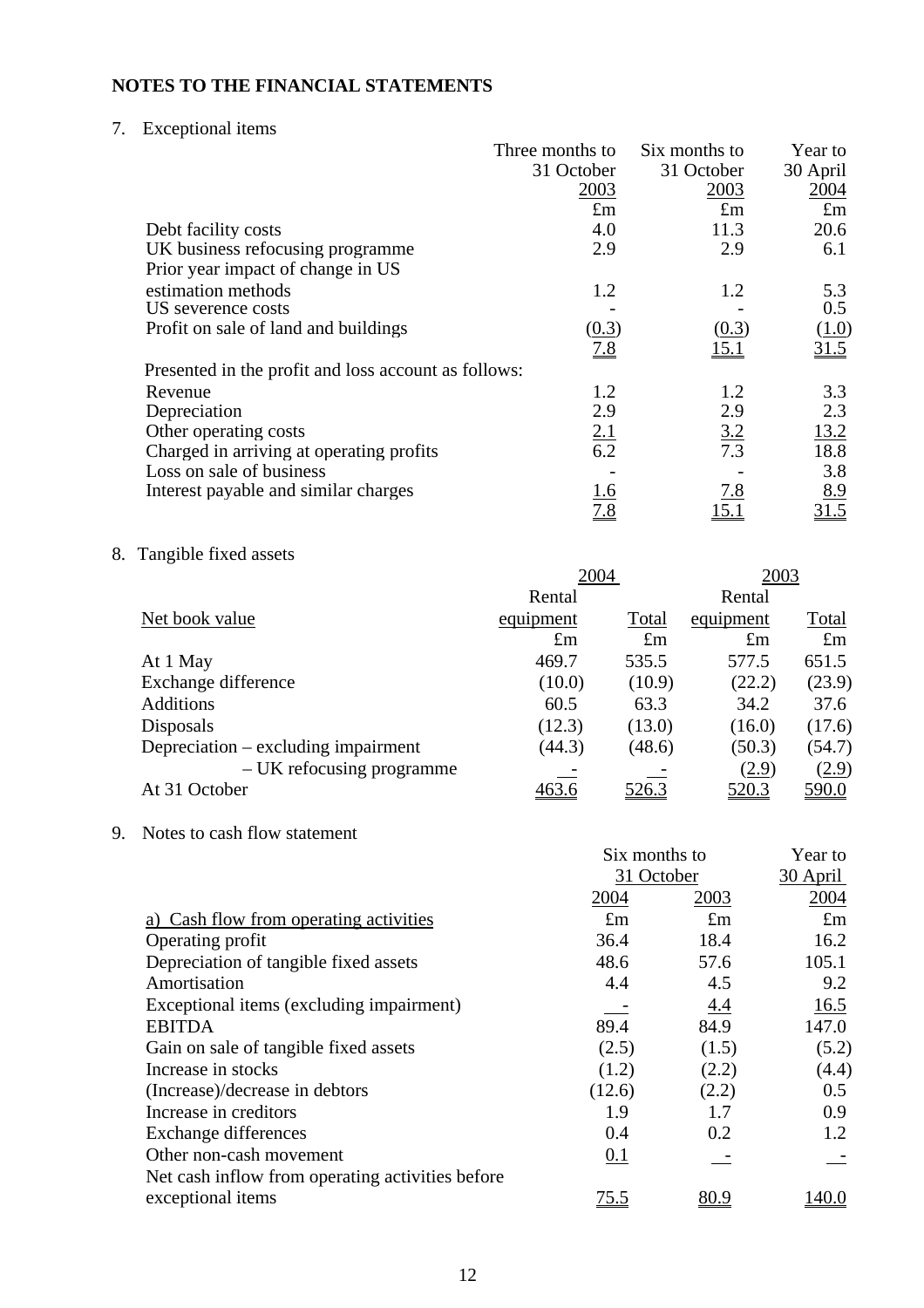9. Notes to cash flow statement (continued)

|                                            |              |                     |              | Six months to | Year to     |
|--------------------------------------------|--------------|---------------------|--------------|---------------|-------------|
|                                            |              |                     |              | 31 October    | 30 April    |
|                                            |              |                     | 2004         | 2003          | 2004        |
|                                            |              |                     | $\pounds$ m  | $\pounds m$   | $\pounds$ m |
| b) Reconciliation to net debt              |              |                     |              |               |             |
| (Increase)/decrease in cash in the period  |              |                     | (6.8)        | (5.1)         | $0.8\,$     |
| Increase in cash collateral balances       |              |                     | (4.2)        | (2.3)         | (2.6)       |
| Increase/(decrease) in bank loans          |              |                     | 0.9          | (7.4)         | (156.6)     |
| Increase in senior secured notes due 2014  |              |                     |              |               | 115.6       |
| Decrease in finance lease obligation       |              |                     | (4.0)        | (5.1)         | (8.6)       |
| Change in net debt from cash flows         |              |                     | (14.1)       | (19.9)        | (51.4)      |
| <b>Translation difference</b>              |              |                     | (5.9)        | (23.1)        | (39.7)      |
| Non cash movement:                         |              |                     |              |               |             |
| - 5.25% unsecured convertible loan note    |              |                     | 0.4          | 0.4           | 0.8         |
| - 12% second priority senior secured notes |              |                     | 0.1          |               |             |
| Movement in net debt in the period         |              |                     | (19.5)       | (42.6)        | (90.3)      |
| Opening net debt                           |              |                     | <u>474.5</u> | 564.8         | 564.8       |
| Closing net debt                           |              |                     | 455.0        | <u>522.2</u>  | 474.5       |
| c) Analysis of net debt                    | 1 May        | Exchange            | Cash         | Non-cash      | 31 October  |
|                                            | 2004         | movement            | flow         | movements     | 2004        |
|                                            | $\pounds$ m  | $\pounds$ m         | $\pounds$ m  | $\pounds$ m   | $\pounds$ m |
| Cash                                       | (3.9)        | 0.1                 | (3.5)        |               | (7.3)       |
| Cash collateral balances                   | (6.0)        | 0.3                 | (4.2)        |               | (9.9)       |
| Overdrafts                                 | 3.3          |                     | (3.3)        |               |             |
|                                            | (6.6)        | 0.4                 | (11.0)       |               | (17.2)      |
| Debt due after 1 year                      | 465.5        | (7.0)               | 8.3          | (5.0)         | 461.8       |
| Debt due within 1 year                     | <u>15.6</u>  | 0.7                 | (11.4)       | <u>5.5</u>    | 10.4        |
| Total net debt                             | <u>474.5</u> | $(\underline{5.9})$ | (14.1)       | 0.5           | 455.0       |

The combined total of cash and cash collateral balances (which are restricted cash held to secure letters of credit) of £17.2m is classified in the balance sheet as cash at bank and in hand.

10. Post balance sheet event

On 12 November 2004, the Company closed a new five year US\$675m (£365m) first priority asset based debt facility (the "Facility"). The proceeds of the Facility were used to repay the amounts outstanding under the Company's existing senior debt facility and its accounts receivable securitisation with the balance of the Facility available to fund future requirements.

11. The abridged 2004 profit and loss account, balance sheet and cash flow statement are taken from the statutory accounts for the year ended 30 April 2004 which have been filed with the Registrar of Companies. The auditors' report on those accounts was unqualified and did not contain a statement under section 237 of the Companies Act 1985.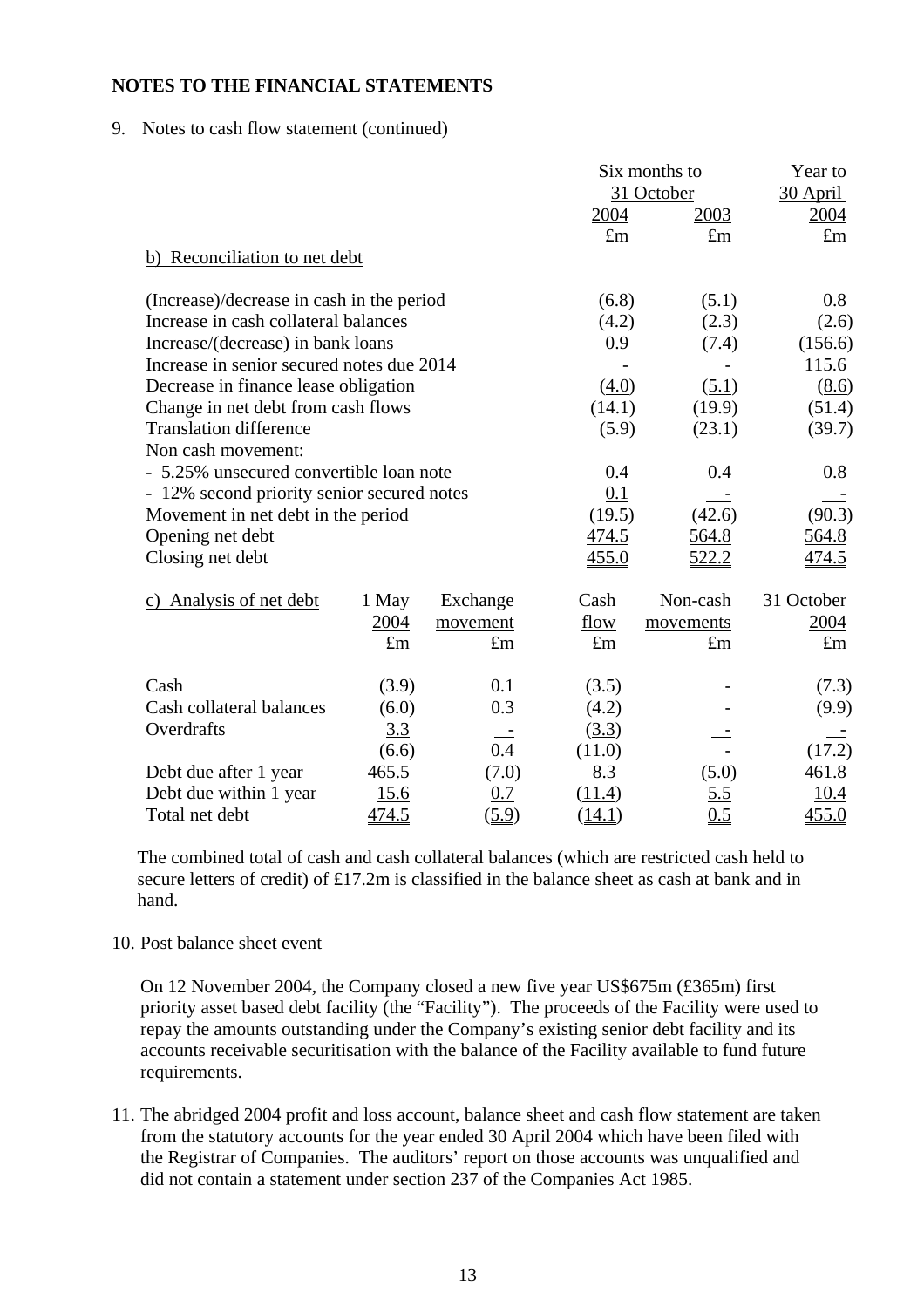### **APPENDIX: OPERATING AND FINANCIAL REVIEW**

#### **Second quarter (to 31 October) results compared with prior year**

#### **Overview**

|                                              |                             | 2003                                |                             |                              |                            |
|----------------------------------------------|-----------------------------|-------------------------------------|-----------------------------|------------------------------|----------------------------|
|                                              |                             |                                     | <b>Before</b>               | Goodwill                     |                            |
|                                              |                             |                                     | goodwill                    | amortisation                 |                            |
|                                              |                             |                                     | amortisation                | &                            |                            |
| Before goodwill                              | Goodwill                    |                                     |                             |                              |                            |
|                                              |                             |                                     | items                       | items                        | Total                      |
|                                              |                             |                                     |                             |                              | $\pounds$ m                |
| 144.8                                        |                             | 144.8                               | 138.1                       | (1.2)                        | 136.9                      |
| (44.0)                                       |                             | (44.0)                              | (43.4)                      |                              | (43.4)                     |
| (51.3)                                       |                             | (51.3)                              | (48.6)                      | (2.1)                        | (50.7)                     |
| 49.5                                         |                             | 49.5                                | 46.1                        | (3.3)                        | 42.8                       |
| Depreciation & amortisation<br>(24.6)        | (2.2)                       | (26.8)                              | (27.5)                      | (5.1)                        | (32.6)                     |
| 24.9                                         | (2.2)                       | 22.7                                | 18.6                        | (8.4)                        | 10.2                       |
| (10.5)                                       |                             | (10.5)                              | (9.1)                       | (1.6)                        | (10.7)                     |
| <b>Profit/(loss) before taxation</b><br>14.4 | (2.2)                       | 12.2                                | 9.5                         | (10.0)                       | (0.5)                      |
| (5.8)                                        |                             | (5.8)                               | (4.2)                       | 1.9                          | (2.3)                      |
| 8.6<br><b>Profit/(loss) for the quarter</b>  | <u>(2.2)</u>                | $\underline{6.4}$                   | <u>5.3</u>                  | <u>(8.1)</u>                 | (2.8)                      |
|                                              | amortisation<br>$\pounds$ m | 2004<br>amortisation<br>$\pounds$ m | <b>Total</b><br>$\pounds$ m | & exceptional<br>$\pounds$ m | exceptional<br>$\pounds$ m |

\* EBITDA is presented here as an additional performance measure as it is commonly used by investors and lenders.

Second quarter turnover increased 11.9% at constant 2004 exchange rates to £144.8m and by 4.8% at actual rates due to the weak US dollar. EBITDA before exceptional items grew by 14.7% at constant exchange rates to £49.5m and by 7.4% at actual rates. Total EBITDA increased 15.7% at actual rates to £49.5m.

Operating profit more than doubled to £22.7m. Before goodwill amortisation and exceptional items, operating profit increased 45.6% to £24.9m at constant exchange rates and by 33.9% to £24.9m at actual rates.

#### Divisional performance

Divisional results are summarised below and are stated before amortisation and exceptional items:

|                           |              |       |               |                  | Divisional operating |             |
|---------------------------|--------------|-------|---------------|------------------|----------------------|-------------|
|                           | Turnover     |       | <b>EBITDA</b> |                  | profit               |             |
|                           | 2004         | 2003  | 2004          | 2003             | 2004                 | 2003        |
| Sunbelt Rentals in \$m    | <u>181.8</u> | 152.7 | 63.4          | <u>50.1</u>      | <u>36.7</u>          | 23.8        |
| Sunbelt Rentals in £m     | 100.2        | 92.6  | 34.9          | 30.6             | 20.2                 | 14.5        |
| A-Plant                   | 41.6         | 42.1  | 14.6          | 15.4             | 5.5                  | 4.6         |
| <b>Ashtead Technology</b> | 3.0          | 3.4   | 1.4           | 1.8              | 0.7                  | 1.1         |
| Group central costs       |              |       | (1.4)         | (1.7)            | (1.5)                | (1.6)       |
|                           | 144.8        | 38.   | <u>49.5</u>   | $\frac{46.1}{1}$ | <u>24.9</u>          | <u>18.6</u> |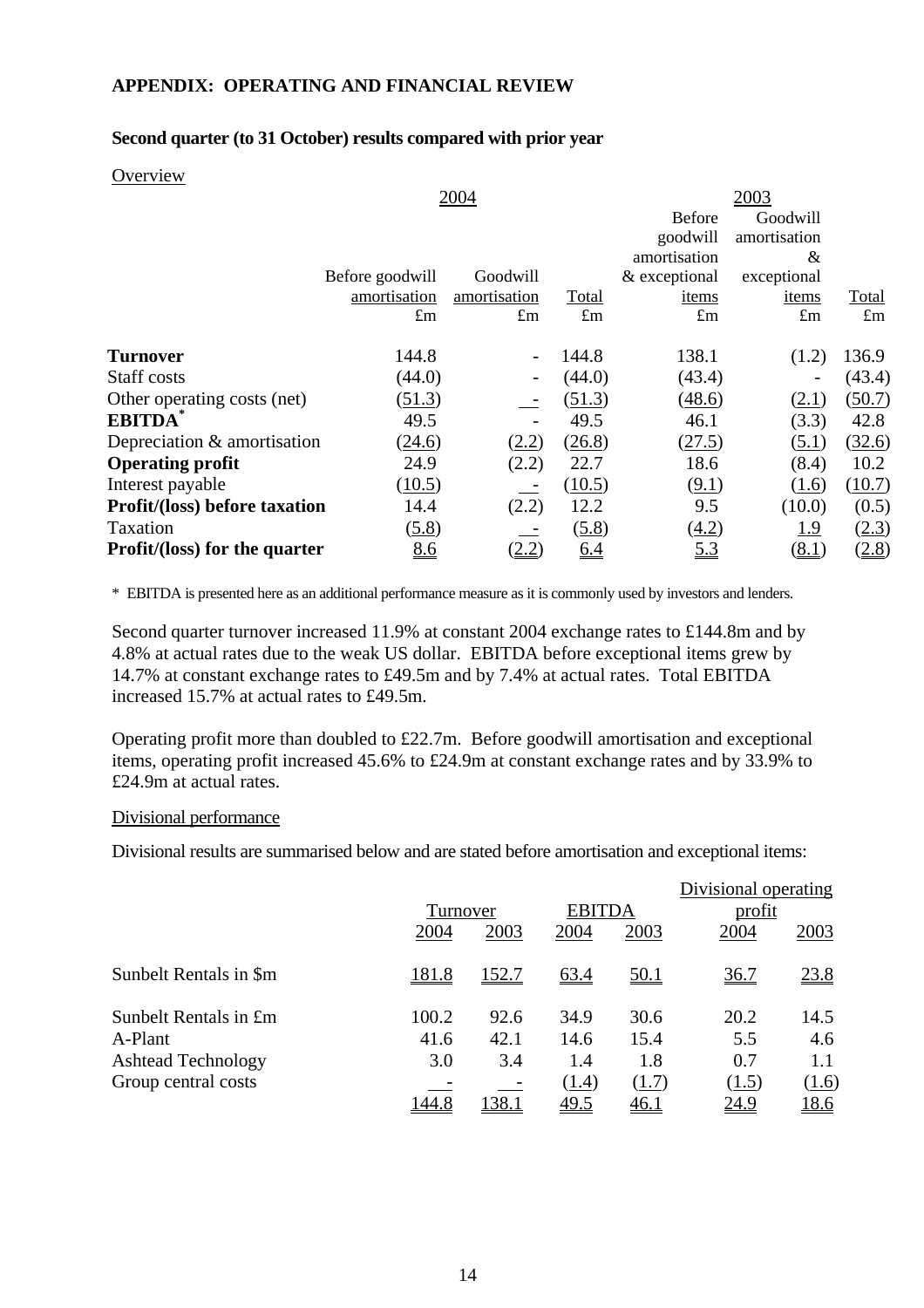## *Sunbelt*

Turnover increased 19.1% to \$181.8m due to a combination of improved rental rates up approximately 10% over 2003, higher equipment utilisation levels up from 69% a year ago to 74%, and a fleet size which was broadly similar in both years. Growth was broadly based with all regions and all major product areas trading ahead of last year. The quarter benefited by an estimated \$8m from additional work resulting from the aftermath of the Florida hurricanes. Construction volumes in Florida are expected to continue to be strong for at least the next year.

Operating costs (excluding depreciation and goodwill amortisation) rose 15.4% to \$118.4m in 2004. This reflected increased investment in personnel and higher maintenance costs to service current activity levels, growth in fuel and insurance costs, and overtime and other costs of servicing the high volume levels in Florida discussed above.

As a result, EBITDA grew 26.5% to \$63.4m and the EBITDA margin for the quarter improved to 34.9% from 32.8% in 2003. Sunbelt's divisional operating profit increased 54.2% to \$36.7m representing a margin of 20.2% (2003 - 15.6%). Sunbelt's results in sterling reflected the factors discussed above and the weak US dollar.

## *A-Plant*

Turnover declined 1.2% to £41.6m in the quarter, reflecting the disposal of three non-core businesses during 2003/4. Excluding the effect of these disposals, same store turnover increased 5.0% over 2003 reflecting a fleet size which was approximately 5% smaller than in the equivalent period a year ago, a rise in utilisation to 66% this year from 60% in 2003 and rental rates which remained broadly constant. Operating costs (excluding depreciation and goodwill amortisation) increased only 1.1% to £27.0m reflecting the disposals and tight management. EBITDA for the quarter declined from £15.4m to £14.6m reflecting the business disposals which also affected the comparative EBITDA margin which declined to 35.1% from 36.6% in 2003. A-Plant's divisional operating profit rose 19.6% to £5.5m.

## *Ashtead Technology*

Turnover declined 11.8% to £3.0m at actual rates of exchange and by 8.2% at constant exchange rates. Its divisional operating profit of £0.7m decreased 36.4% from £1.1m in 2003 at actual rates of exchange and by 37.2% at constant exchange rates. These results reflected growth in its onshore environmental rental businesses that was offset by slow offshore market conditions. Towards the end of the period, activity levels in the North Sea market improved.

#### Interest payable and similar charges

Interest payable and similar charges decreased to £10.5m from £10.7m in 2003 due to the absence of exceptional costs. Before exceptional costs, interest expense rose by 15.4% to £10.5m reflecting lower average debt levels but higher average interest rates following issue of the 12% senior secured notes in April 2004 and the recent rises in US dollar interest rates.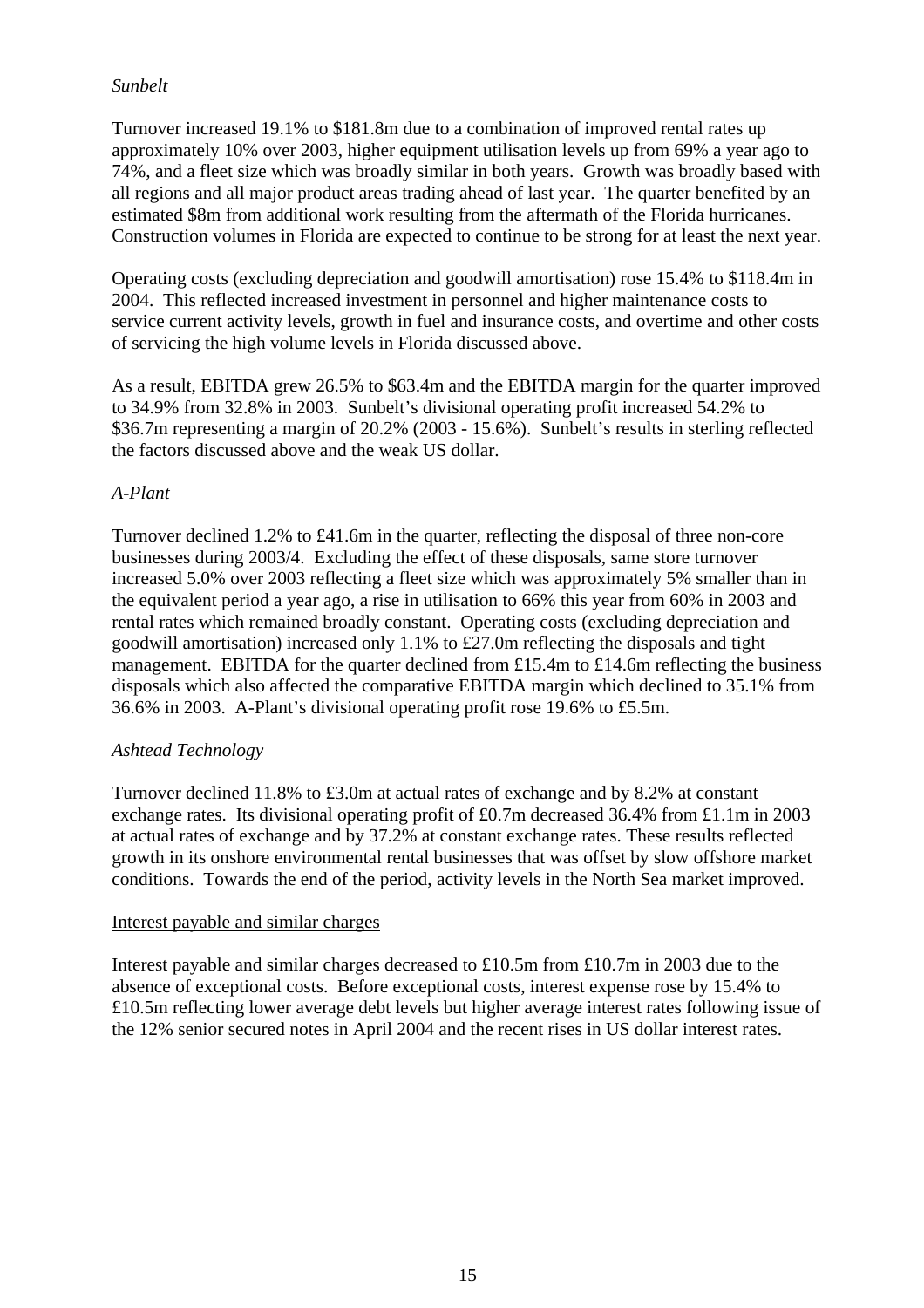## Taxation

The tax charge for the quarter of £5.8m (2003 - £2.3m) comprised a charge for current tax of £0.4m and a charge for deferred tax of £5.4m. The Group remains in a tax loss position in the UK for which it is unable to take benefit through its deferred tax charge and, accordingly, the deferred tax charge reflects only a charge on US profits which accounts for the high reported effective tax rate. Cash tax payments remain low.

#### Profit/(loss) before taxation

Profit on ordinary activities before taxation for the second quarter was £12.2m compared with the loss of £0.5m in 2003. Before goodwill amortisation and exceptional items, the profit before tax rose 51.6% at actual exchange rates to £14.4m (2003 - £9.5m) and by 71.3% at constant exchange rates. After taxation, there was a profit for the quarter of £6.4m compared to the loss of £2.8m in 2003.

#### **Six month (to 31 October) results compared with prior year**

|                                      |               | 2004                         |                   |                   | 2003         |             |
|--------------------------------------|---------------|------------------------------|-------------------|-------------------|--------------|-------------|
|                                      |               |                              |                   | <b>Before</b>     | Goodwill     |             |
|                                      |               |                              |                   | goodwill          | amortisation |             |
|                                      | <b>Before</b> |                              |                   | amortisation      | &            |             |
|                                      | goodwill      | Goodwill                     |                   | & exceptional     | exceptional  |             |
|                                      | amortisation  | amortisation                 | Total             | items             | items        | Total       |
|                                      | $\pounds$ m   | $\pounds$ m                  | $\pounds$ m       | $\pounds$ m       | $\pounds$ m  | $\pounds$ m |
| <b>Turnover</b>                      | 274.7         | $\qquad \qquad \blacksquare$ | 274.7             | 270.6             | (1.2)        | 269.4       |
| Staff costs                          | (86.7)        |                              | (86.7)            | (87.9)            |              | (87.9)      |
| Other operating costs (net)          | (98.6)        |                              | (98.6)            | (97.8)            | (3.2)        | (101.0)     |
| <b>EBITDA</b>                        | 89.4          |                              | 89.4              | 84.9              | (4.4)        | 80.5        |
| Depreciation & amortisation          | (48.6)        | (4.4)                        | (53.0)            | (54.7)            | (7.4)        | (62.1)      |
| <b>Operating profit</b>              | 40.8          | (4.4)                        | 36.4              | 30.2              | (11.8)       | 18.4        |
| Interest payable                     | (20.7)        |                              | (20.7)            | (19.1)            | (7.8)        | (26.9)      |
| <b>Profit/(loss) before taxation</b> | 20.1          | (4.4)                        | 15.7              | 11.1              | (19.6)       | (8.5)       |
| Taxation                             | (9.3)         |                              | (9.3)             | (6.6)             | 4.0          | (2.6)       |
| Profit/(loss) for the period         | 10.8          | (4.4)                        | $\underline{6.4}$ | $\underline{4.5}$ | (15.6)       | (11.1)      |

\* EBITDA is presented here as an additional performance measure as it is commonly used by investors and lenders.

Turnover before exceptional items in the six months increased 8.8% at constant 2004 exchange rates to £274.7m and by 1.5% at actual rates due to the weak US dollar. EBITDA before exceptional items grew by 13.1% at constant exchange rates to £89.4m and by 5.3% at actual rates. Total EBITDA increased 11.1% at actual rates to £89.4m.

Operating profit broadly doubled to £36.4m. Before goodwill amortisation and exceptional items, operating profit increased 47.9% to £40.8m at constant exchange rates and by 35.1% at actual rates.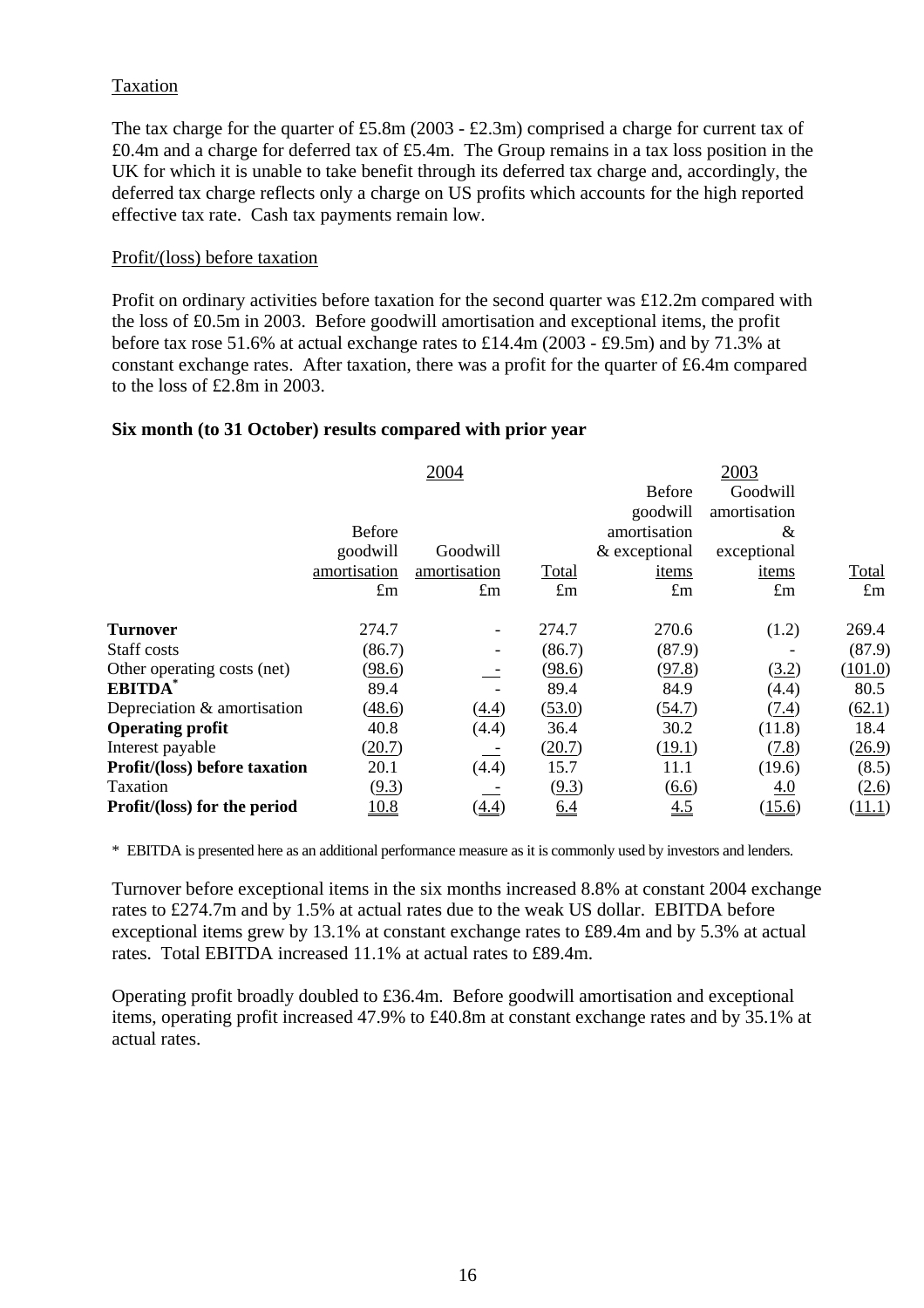### Divisional performance

Divisional results are summarised below and are stated before amortisation and exceptional items:

|                           |              |              |              |               | Divisional operating |              |
|---------------------------|--------------|--------------|--------------|---------------|----------------------|--------------|
|                           |              | Turnover     |              | <b>EBITDA</b> | profit               |              |
|                           | 2004         | 2003         | 2004         | 2003          | 2004                 | 2003         |
| Sunbelt Rentals in \$m    | <u>342.0</u> | <u>295.9</u> | <u>114.7</u> | <u>94.1</u>   | <u>61.9</u>          | 41.3         |
| Sunbelt Rentals in £m     | 188.1        | 180.3        | 63.1         | 57.5          | 34.0                 | 25.2         |
| A-Plant                   | 80.6         | 83.5         | 26.5         | 26.5          | 8.5                  | 5.6          |
| <b>Ashtead Technology</b> | 6.0          | 6.8          | 2.9          | 3.6           | 1.4                  | 2.1          |
| Group central costs       |              |              | (3.1)        | (2.7)         | (3.1)                | <u>(2.7)</u> |
|                           | 274.7        | 270.6        | 89.4         | 84.9          | 40.8                 | <u>30.2</u>  |

## *Sunbelt*

Turnover increased 15.6% in the six months to \$342.0m. This performance was due to improved rental rates which grew approximately 7% over 2003, combined with higher equipment utilisation which rose from 67% a year ago to 72% and a fleet size which was broadly similar in both years. Growth was broadly based with all regions and all major product areas trading ahead of last year. The second quarter benefited by an estimated \$8m from additional work resulting from the aftermath of the Florida hurricanes. Operating costs (excluding depreciation and goodwill amortisation) rose 12.6% in the period to \$227.3m in 2004. This reflected increased investment in personnel and higher maintenance costs to service current activity levels as well as growth in fuel and insurance costs and the overtime and other costs of servicing the high volume levels in Florida discussed above.

Reflecting these developments, EBITDA for the period grew 21.9% to \$114.7m and EBITDA margin improved to 33.5% from 31.8% in 2003. Divisional operating profit grew 49.9% to \$61.9m representing a margin of 18.1% (2003 - 14.0%). Sunbelt's results in sterling reflected the factors discussed above and the weak US dollar.

## *A-Plant*

Turnover declined 3.5% to £80.6m in the period, reflecting the disposal of three non-core businesses during 2003/4. Excluding the effect of these disposals, turnover increased 3.6% over 2003 reflecting a fleet size which was approximately 5% smaller than in the equivalent period a year ago, a rise in utilisation to 66% this year from 60% in 2003 and rental rates which remained broadly constant. Operating costs (excluding depreciation and goodwill amortisation) decreased 5.1% to £54.1m reflecting the disposals and tight management. Consequently, despite the non-core business disposals, EBITDA for the six months was unchanged at £26.5m representing an EBITDA margin of 32.9% (2003 - 31.7%). Divisional operating profit grew 51.8% to £8.5m representing a margin of 10.5% (2003 - 6.7%).

## *Ashtead Technology*

Turnover declined 11.8% to £6.0m at actual rates of exchange and by 7.9% at constant exchange rates. Divisional operating profit of £1.4m decreased 33.3% from £2.1m in 2003 at actual rates of exchange and by 30.6% at constant exchange rates. These results reflected growth in its onshore environmental rental businesses offset by slow offshore market conditions. Towards the end of the period, activity levels in the North Sea market improved.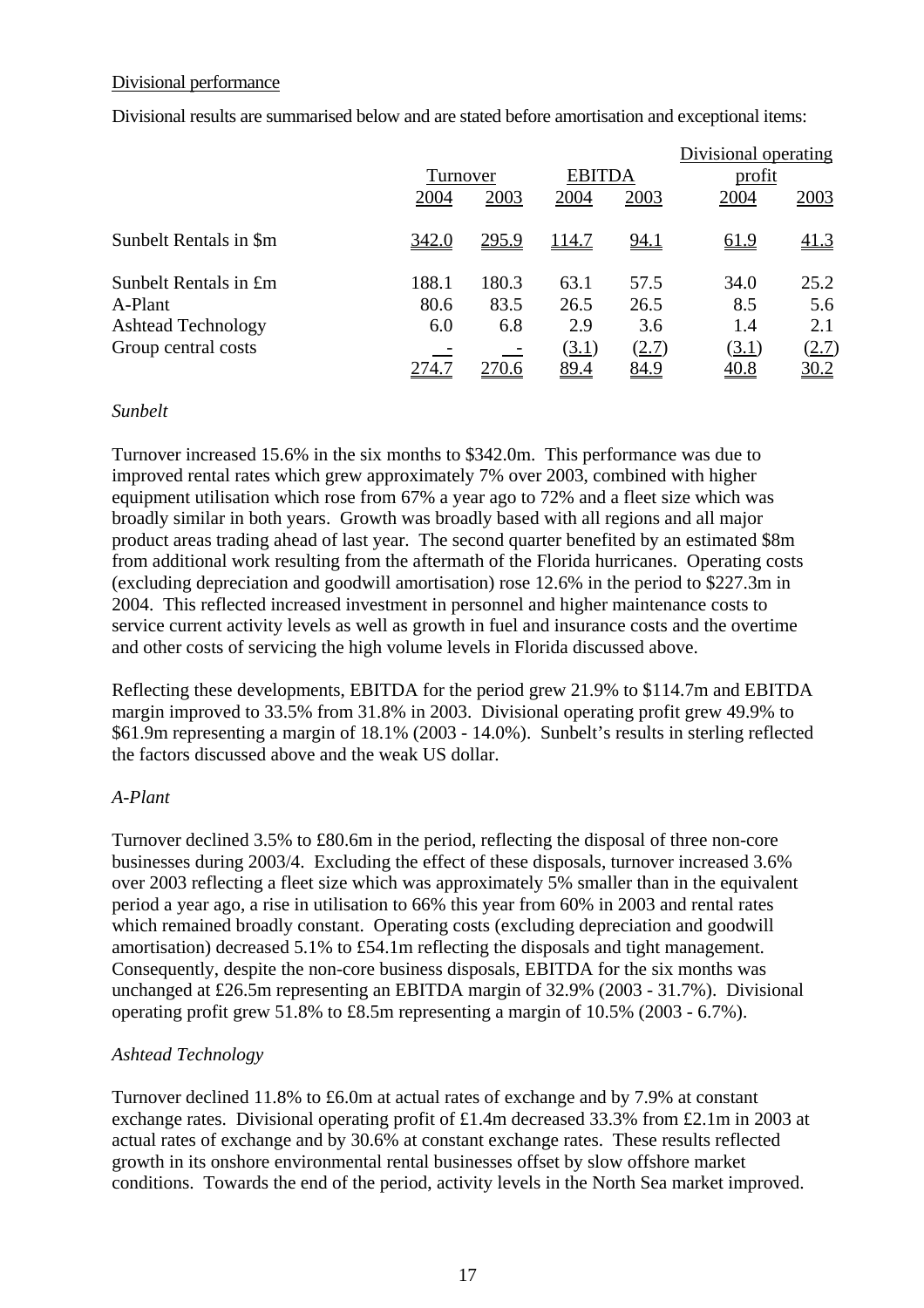### Interest payable and similar charges

Interest payable and similar charges decreased to £20.7m from £26.9m in 2003 due to the absence of exceptional costs. Before exceptional costs, interest expense rose by 8.4% to £20.7m reflecting lower average debt levels but higher average interest rates following issue of the 12% senior secured notes in April 2004 and the recent rises in US dollar interest rates.

## Taxation

The tax charge for the period of £9.3m (2003 - £2.6m) comprised a charge for current tax of £0.5m and a charge for deferred tax of £8.8m. The Group remains in a tax loss position in the UK for which it is unable to take benefit through its deferred tax charge and, accordingly, the deferred tax charge reflects only a charge on US profits which accounts for the high reported effective tax rate. Cash tax payments remain low.

## Profit/(loss) before taxation

Profit on ordinary activities before taxation was £15.7m compared with the loss of £8.5m in 2003. Before goodwill amortisation and exceptional items, the profit before tax rose 81.1% at actual exchange rates to £20.1m (2003 - £11.1m) and by 113.9% at constant exchange rates. After taxation, the profit for the period of £6.4m compared to a loss of £11.1m in 2003.

## **Cash flow**

Free cash flow in the six months and the second quarter ended 31 October 2004 (which is defined to exclude exceptional costs and which comprises our net cash inflow from operations excluding exceptional items, less net maintenance capital expenditure, interest and tax) is summarised below:

|                                                |             | Three months to<br>31 October |                    | Six months to |
|------------------------------------------------|-------------|-------------------------------|--------------------|---------------|
|                                                | 2004        | 2003                          | 31 October<br>2004 | 2003          |
|                                                | $\pounds$ m | $\pounds$ m                   | $\pounds$ m        | $\pounds$ m   |
| <b>EBITDA</b> before exceptional items         | 49.5        | 46.1                          | 89.4               | 84.9          |
| <b>Cash inflow from operations</b>             |             |                               |                    |               |
| before exceptional items                       | 44.7        | 43.0                          | 75.5               | 80.9          |
| Cash efficiency ratio $*$                      | 90.3%       | 93.3%                         | 84.5%              | 95.3%         |
| Maintenance capital expenditure                | (25.9)      | (27.9)                        | (50.4)             | (50.8)        |
| Proceeds from sale of used rental equipment    | 9.3         | 7.4                           | 16.4               | 14.2          |
| Tax paid                                       | (0.3)       | (0.6)                         | (0.6)              | (0.2)         |
| Free cash flow before interest                 | 27.8        | 21.9                          | 40.9               | 44.1          |
| Interest paid (excluding exceptional interest) | (10.6)      | (9.8)                         | (12.7)             | (16.3)        |
| Free cash flow after interest                  | 17.2        | 12.1                          | 28.2               | 27.8          |
| Growth capital expenditure                     | (10.7)      |                               | (13.5)             |               |
| Acquisitions and disposals                     | 0.4         | 0.8                           | 0.4                | 5.0           |
| <b>Exceptional costs</b>                       |             | (4.6)                         | (3.7)              | (10.2)        |
| <b>Reduction in total debt</b>                 | 6.9         | 8.3                           | l I.4              | <u>22.6</u>   |

\* Cash inflow from operations before exceptional items as a percentage of EBITDA.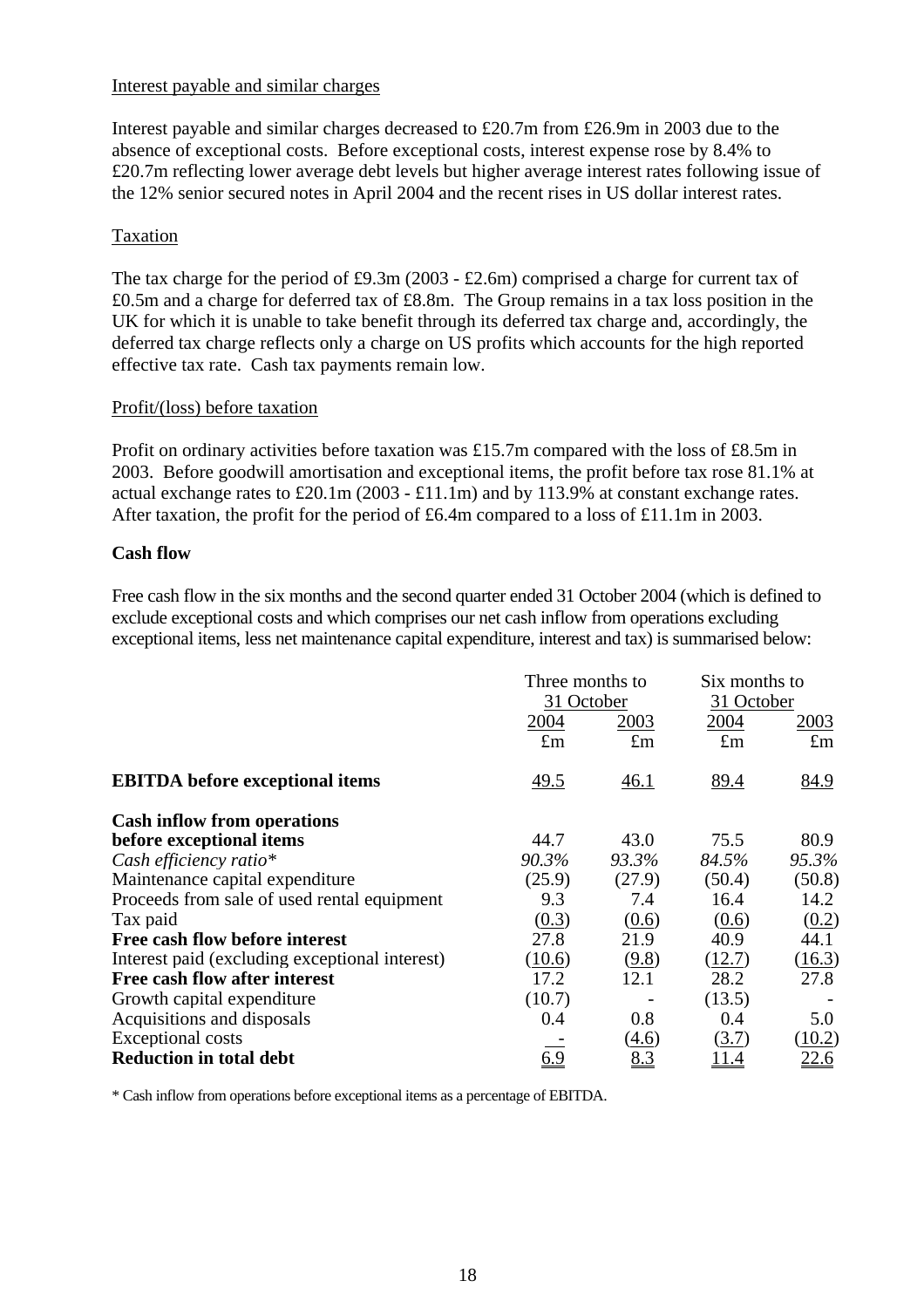Cash flow for the six months was limited, as is usually the case, by seasonal factors with the growth in volumes in the summer generating a requirement for higher investment in working capital, particularly receivables, which normally reverses in the third quarter. This effect was less pronounced than is normal in 2003 because the implementation of a new computer system in Sunbelt in the spring of 2003 temporarily increased receivables at the 2003 year-end which was largely recovered in the following six months. Principally due to this effect, cash inflow from operations declined 6.7% to £75.5m and the cash efficiency ratio was  $84.5\%$  (2003 – 95.3%).

After net maintenance capital expenditure of £34.0m (2003 - £36.6m) and tax, free cash flow before interest was £40.9m (2003- £44.1m). Interest payments were £12.7m reflecting the fact that the first interest payment on the senior secured notes was not due until the third quarter. After interest free cash flow was £28.2m (2003 - £27.8m). This free cash flow was applied:

- 1. to pay £13.5m in respect of growth capital expenditure;
- 2. to pay, mostly in May, outstanding exceptional refinancing costs, principally advisers' fees, of £3.7m which had been accrued for at the 2003/4 year end; and
- 3. to reduce outstanding debt by £11.4m.

#### **Balance sheet**

#### Tangible fixed assets

|                                     | 2004         |             | 2003             |              |  |
|-------------------------------------|--------------|-------------|------------------|--------------|--|
|                                     | Rental       | Total       | Rental equipment | Total        |  |
|                                     | equipment    |             |                  |              |  |
|                                     | $\pounds$ m  | $\pounds$ m | $\pounds$ m      | $\pounds$ m  |  |
|                                     |              |             |                  |              |  |
| Opening balance                     | 469.7        | 535.5       | 577.5            | 651.5        |  |
| Exchange difference                 | (10.0)       | (10.9)      | (22.2)           | (23.9)       |  |
| Additions at cost                   | 60.5         | 63.3        | 34.2             | 37.6         |  |
| Disposals at net book value         | (12.3)       | (13.0)      | (16.0)           | (17.6)       |  |
| Depreciation – excluding impairment | (44.3)       | (48.6)      | (50.3)           | (54.7)       |  |
| – UK refocusing programme           |              |             | (2.9)            | (2.9)        |  |
| Closing balance                     | <u>463.6</u> |             | <u>520.3</u>     | <u>590.0</u> |  |

Capital expenditure increased 68% at actual rates to £63.3m in 2004 as the Group increased expenditure in improving market conditions. At constant exchange rates the increase was 74%. Expenditure on rental equipment was 96% of total capital expenditure. Capital expenditure by division was as follows:

|                           | 2004        |             |             |             |  |
|---------------------------|-------------|-------------|-------------|-------------|--|
|                           | Growth      | Maintenance | Total       | Total       |  |
| Sunbelt Rentals in \$m    | <u>24.3</u> | 40.8        | <u>65.1</u> | <u>24.7</u> |  |
| Sunbelt Rentals in £m     | 13.3        | 22.2        | 35.5        | 14.6        |  |
| A-Plant                   | 3.4         | 19.6        | 23.0        | 18.1        |  |
| <b>Ashtead Technology</b> | 1.5         | 0.5         | 2.0         | 1.5         |  |
| Total rental equipment    | <u>18.2</u> | 42.3        | 60.5        | 34.2        |  |
| Other fixed assets        |             |             | 2.8         | 3.4         |  |
| Total additions           |             |             | 63.3        | 37.6        |  |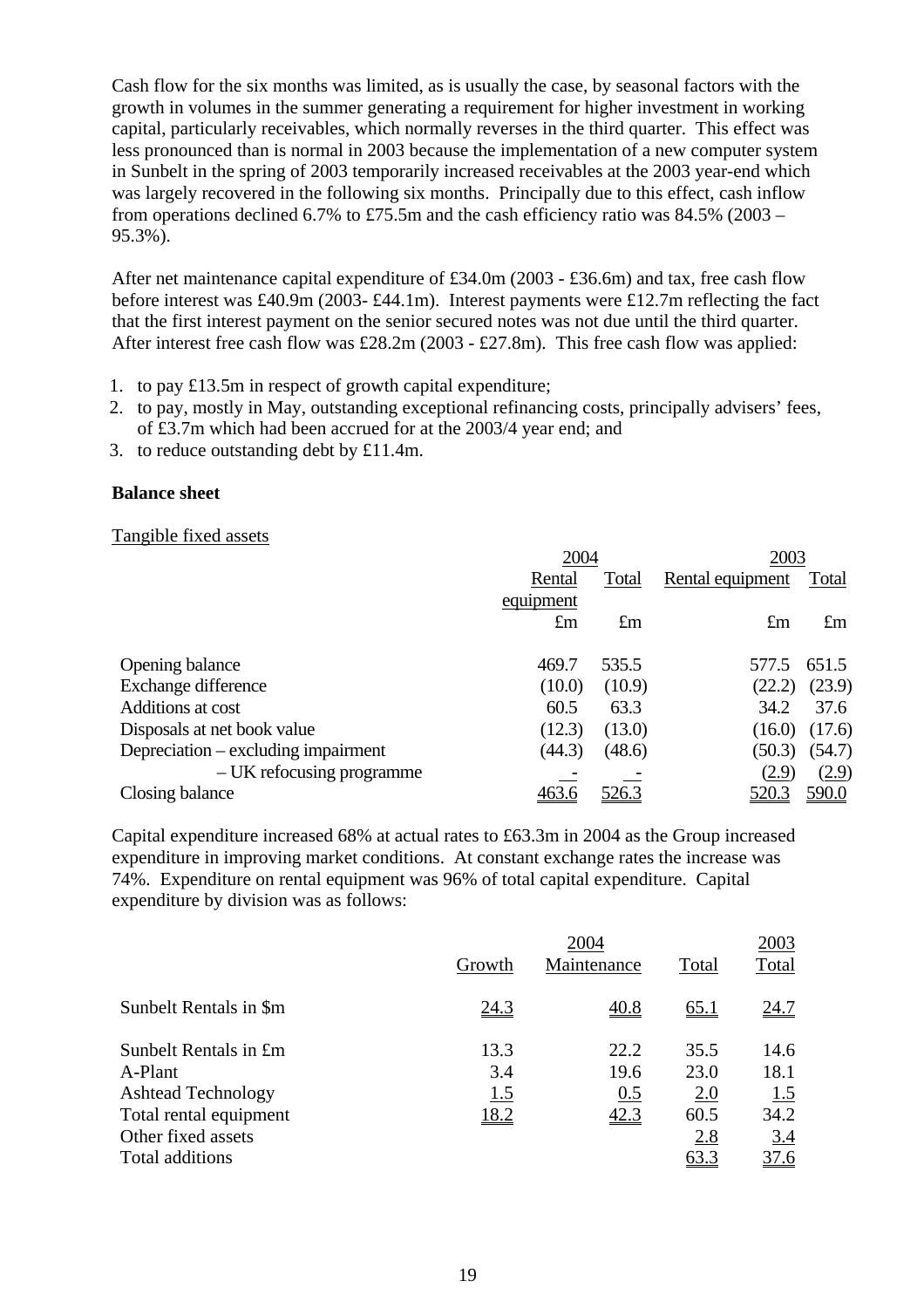As market conditions in the US improve the Group has returned to the position where a proportion (30.1% in the six months) of its capital expenditure represents growth expenditure. This proportion is estimated on the basis of the assumption that maintenance capital expenditure in any period is equal to the original cost of equipment sold in that period.

The average age of the Group's serialised rental equipment, which constitutes the substantial majority of our fleet, at 31 October 2004 was 46 months on a net book value basis. This was unchanged from the equivalent figure at 30 April 2004. At 31 October, Sunbelt's fleet had an average age of 48 months (60 months for aerial work platforms which have a longer life and 33 months for the remainder of its fleet) and A-Plant's fleet had an average age of 41 months.

In light of the positive trading trends in Sunbelt and the Group's strong cash performance, as well as the greater flexibility on capital expenditure levels permitted under the new first priority senior debt facility discussed further below, gross capital expenditure for the current financial year is now expected to be in the region of £120m - £130m as opposed to the previous guidance of £100m - £105m.

## Trade debtors subject to non-recourse financing

Trade debtors subject to non-recourse financing increased 0.8% at actual rates to £88.9m in 2004 but increased by 5.3% at constant rates. Debtor days improved by 7.3% to 51 days (2003 - 55 days).

#### Trade and other creditors

Group creditor days decreased to 63 days at 31 October 2004 from 82 days at 31 October 2003. This decrease reflected principally the reduction in terms on which rental equipment is acquired to a current average of slightly under 90 days. Capital expenditure related payables at 31 October 2004 totalled £20.3m (2003 - £19.8m). Payment periods for purchases other than rental equipment remain at between 30 and 60 days.

#### Net debt

|                                                            |             | 31 October  |             |
|------------------------------------------------------------|-------------|-------------|-------------|
|                                                            | 2004        | 2003        | 2004        |
|                                                            | $\pounds$ m | $\pounds$ m | $\pounds$ m |
| First priority senior secured bank debt and overdraft      | 217.8       | 394.4       | 226.1       |
| Finance lease obligations                                  | 7.8         | 16.4        | 12.1        |
| 12% second priority senior secured notes, due 2014         | 115.7       |             | 115.6       |
| 5.25% unsecured convertible loan note, due 2008            | 130.9       | 130.2       | 130.6       |
|                                                            | 472.2       | 541.0       | 484.4       |
| Cash at bank and in hand                                   | (17.2)      | (18.8)      | (9.9)       |
|                                                            | 455.0       | 522.2       | 474.5       |
| Non-recourse finance received under debtors securitisation | 54.4        | <u>53.3</u> | <u>52.2</u> |
|                                                            | 509.4       | 575.5       | 526.7       |

At 31 October 2004 total net debt which the Group defines to include non-recourse funding received under the debtors securitisation was £509.4m (31 October 2003 - £575.5m) with the reduction being due to a combination of cash generation and the weak US dollar. Measured at constant (31 October 2004) exchange rates, the reduction in total net debt since 31 October last year was £38.4m and £10.2m in the six months since 30 April 2004.

On 12 November the existing first priority senior secured bank debt facility and the nonrecourse finance received under the accounts receivable securitisation were repaid utilising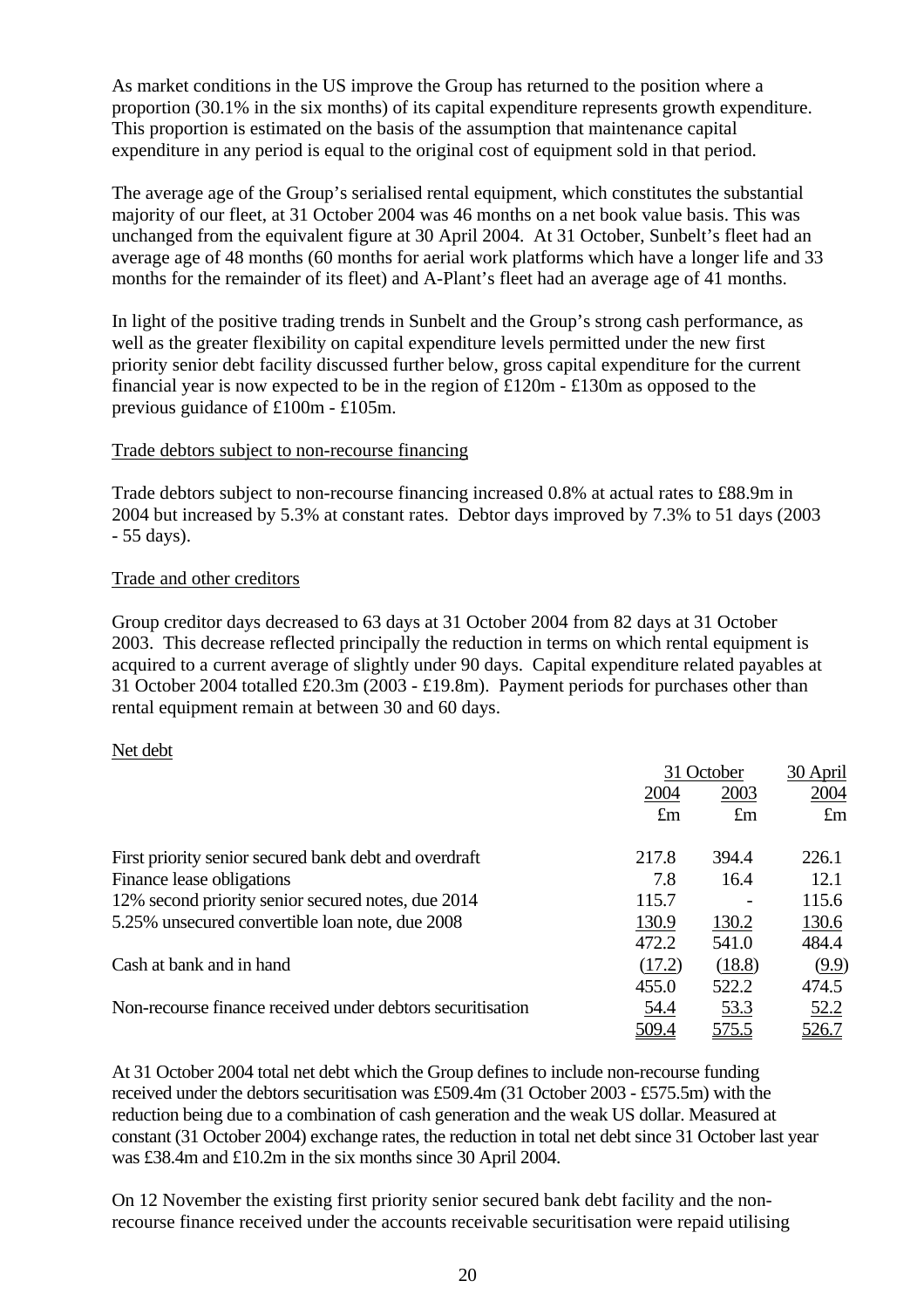drawings under the Group's new \$675m five year, asset-based first priority asset based senior debt facility (the "new facility"). Standard & Poors has assigned a BB- long-term rating (stable outlook) and Moody's a B1 (stable outlook) rating to the new facility.

The new facility consists of a US\$400m revolving credit facility and a US\$275m term loan and, as was the case with the facility repaid, is secured by substantially all of the Group's assets. Initial pricing is LIBOR plus 275bp for the revolver and LIBOR plus 250bp for the term loan. The initial pricing will be adjusted based on the ratio of funded debt to EBITDA according to a grid which varies between LIBOR plus 300bp and LIBOR plus 225bp allowing the Company to benefit from its anticipated future de-leveraging.

The average initial interest rate payable under the new facility is LIBOR plus 260bp, significantly less than the average of LIBOR plus 390bp payable under the facilities replaced. In addition the upfront underwriting and legal costs of the new facility will be amortised over its five-year life leading to an annual charge included within interest of approximately 75bp.

The new facility carries minimal amortisation of 1% per annum (\$2.75m) on the term loan and is committed for five years until November 2009 subject only to the Company's £134m convertible subordinated loan note being refinanced prior to November 2007. Closing of the new facility means that the Group has now refinanced approximately 75% of its debt in 2004 and has extended its debt maturities to a current average of 5.5 years.

Pro forma available liquidity at 31 October 2004 was £63m (\$116m). As the new facility is asset-based, the maximum amount available to be borrowed (which includes drawings in the form of standby letters of credit) depends on asset values (receivables, inventory, rental equipment and real estate) which are subject to periodic independent appraisal. The maximum amount which could be drawn at closing was \$632m but this amount can rise up to the \$675m facility limit as additional assets are purchased during the life of the facility.

The new facility includes a springing covenant package under which quarterly financial performance covenants are only tested if available liquidity is less than US \$50 million. Accordingly the conclusion of the refinancing, together with the fact that neither of the Group's other debt lines (the senior secured notes due 2014 and the convertible subordinated notes due 2008) contain regularly measured financial covenants, means that the Group does not currently have any quarterly monitored financial performance covenants to adhere to.

Additionally whilst the new facility does contain annual limits on maximum capital expenditure the level of these is significantly higher than those in the existing facility. The new limits, which are measured only at year-end, are based on net capital expenditure (gross capital expenditure less disposal proceeds) and amount to £125 million for the year ending 30 April 2005 and £150 million for the year ending 30 April 2006.

| <b>Operating statistics</b> |      | Profit centre numbers |            | Staff numbers |       |            |
|-----------------------------|------|-----------------------|------------|---------------|-------|------------|
|                             |      | 31 October            |            | 31 October    |       | 30 April   |
|                             | 2004 | 2003                  | 2004       | 2004          | 2003  | 2004       |
| <b>Sunbelt Rentals</b>      | 200  | 199                   | <b>200</b> | 3,902         | 3.765 | 3,697      |
| A-Plant                     | 225  | 231                   | 220        | 2,029         | 2,198 | 2,043      |
| <b>Ashtead Technology</b>   | 10   | 8                     | 9          | 81            | 76    | 79         |
| Corporate office            |      |                       |            | 15            | 12    | <u> 14</u> |
| Group                       | 435  |                       | 429        | 6,027         | 6,051 | 5,833      |